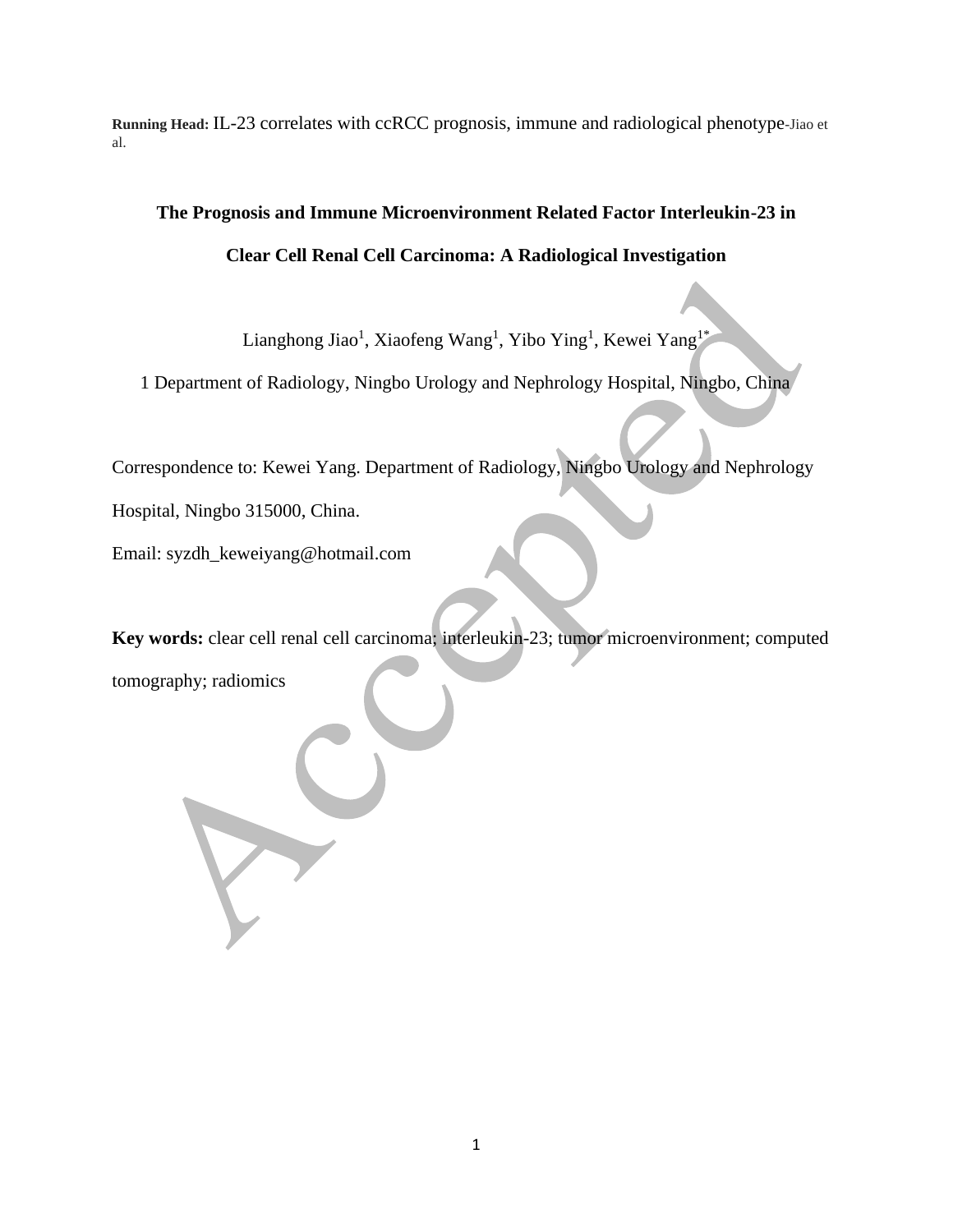#### **ABSTRACT**

**Purpose:** To explore the ccRCC clinical and immune characteristics correlated with IL-23 expression level and build pre-operative prediction models based on contrast CT scans.

**Materials and Methods:** The study included the cancer genome atlas kidney renal clear cell carcinoma cases to build a bioinformatics cohort. The cases with qualified contrast CT images were selected as radiographic and radiomics cohort. The IL-23 expression level groups were defined by median-based thresholding. The clinical characteristics were compared between groups. The impacts of IL-23 on immune microenvironment composition were measured via the CIBERSORT. Two radiologists evaluated the pre-operative contrast CT images. The radiomics features were automatically extracted. IL-23 group-specific radiographic and radiomics features were collected and used for prediction model establishment via Orange Data Mining Toolbox. P < 0.05 was set as statistically significant.

**Results:** For total, 530 ccRCC cases were included. The IL-23 group was significantly associated with survival, histologic grade, AJCC tumor stage, AJCC cancer stage, and plasma calcium level. Except for Treg and other T cells, IL-23 showed correlation with NK cell, mast cell, monocyte infiltration. Axial length was the only significant radiographic measurement between IL-23 groups. The radiomics features established an IL-23 group prediction model with the highest 10-fold cross-verification AUC of 0.842.

**Conclusion**: The clear cell renal cell carcinoma IL-23 expression level had prognosis and immune microenvironment correlation and could be predicted by pre-operative radiomics features.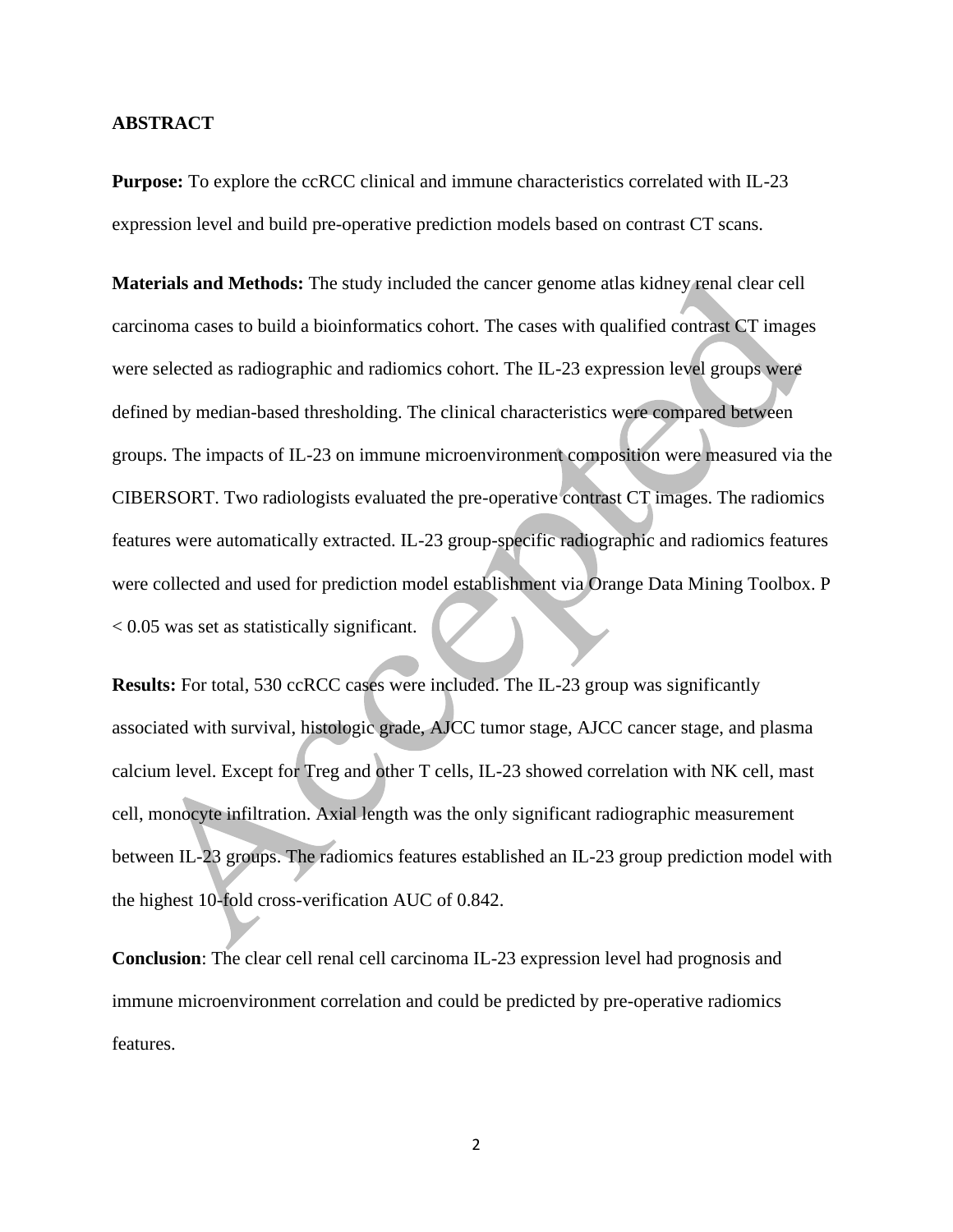#### **INTRODUCTION**

The clear cell renal cell carcinoma (ccRCC), as one of the most common kidney cancers, still has increasing incidence and dismal advanced stage prognosis until now, which urgently calls for novel therapies.<sup>(1)</sup> Except for the previous breakthrough of tyrosine kinase inhibitors,<sup>(2)</sup> novel immune therapies include anti-programmed cell death 1/ligand 1 (PD-1/PD-L1) in recent showed encouraging result in clinical trials.<sup>(3)</sup> However, the non-satisfied response to immune therapies immediately became the next clinical application barrier.<sup>(4)</sup> Previous studies suggested tumor related cells could contribute to response variation of immune therapies.<sup>(5)</sup> Moreover, both the prospective clinical trial evidence and retrospective analysis supported the tumor microenvironment (TME) significant contribution in immune therapy resistance.<sup>(6)</sup> A detailed understanding of TME related immune regulation mechanisms is thus become the key to ccRCC treatment development.

The Interleukin-23 (IL-23) is a member of the interleukin-12 cytokine family that is secreted by antigen-presenting cells like macrophage cells.<sup> $(7)$ </sup> In 2018, Fu et al. reported the high expression of tumor-associated macrophage secreted IL-23 in ccRCC could enhance the immunosuppressive function of Treg cells based on in-vivo and in-vitro evidence.<sup>(8)</sup> But the IL-23's impact on other immune cells remains unclear. A detailed description of IL-23 related ccRCC clinical characteristics were not yet established. This situation undoubtedly slowed down the targeted IL-23 examination and immunotherapy development.

The imaging-based classification of ccRCC clinical and genetic status has gained considerable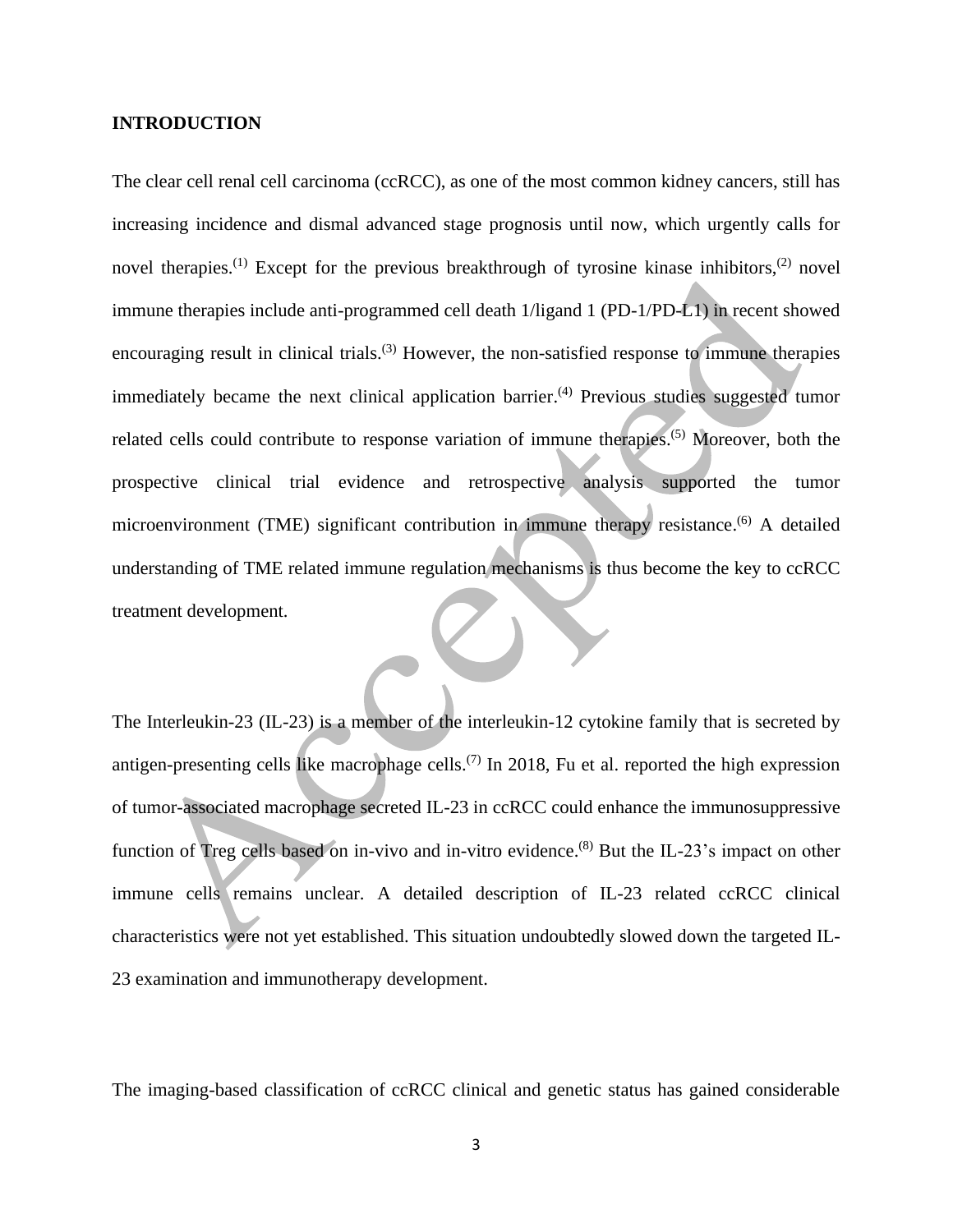attention in recent years.<sup>(9)</sup> The radiogenomics analysis matches the ccRCC major mutations and genetic clusters with radiographic evaluation result,  $(10,11)$  which was manual and thus clinically meaningful. The differentiative radiological feature combinations could be summarized as phenotypes and directly help the clinical practice. The radiomics analysis extracts quantitative image features and make ccRCC clinical classifications.<sup>(12)</sup> Taken together, the radiogenomics and radiomics workflows have shown the potential ability in ccRCC genetic subtype prediction. However, the treatment-assistant IL-23 expression status pre-operative prediction based on these radiological methods was still not available until now.

In this one-stop study, we aimed to comprehensively describe the clinical and immune relevance of IL-23 expression level. We also assumed that by using the radiographic and radiomics methods, the IL-23 specific radiological phenotype and prediction model could be established.

#### **MATERIALS and METHODS**

#### *Cohorts and ethics*

This study's patient list was retrieved from The Cancer Genome Atlas Kidney Renal Clear Cell Carcinoma (TCGA-KIRC) data collection (https://portal.gdc.cancer.gov/projects/TCGA-KIRC). Initially, the study included the patients with available clinical and transcriptome profiling data to build clinical and bioinformatics analysis cohort (TCGA-Bioinfo). The patients with single tumor and pre-operative contrast CT imaging data available on The Cancer Imaging Archive (https://www.cancerimagingarchive.net/) were selected as a manual radiographic evaluation cohort (TCGA-Radiographic).<sup>(13)</sup> Finally, a radiomics analysis cohort (TCGA-Radiomics) was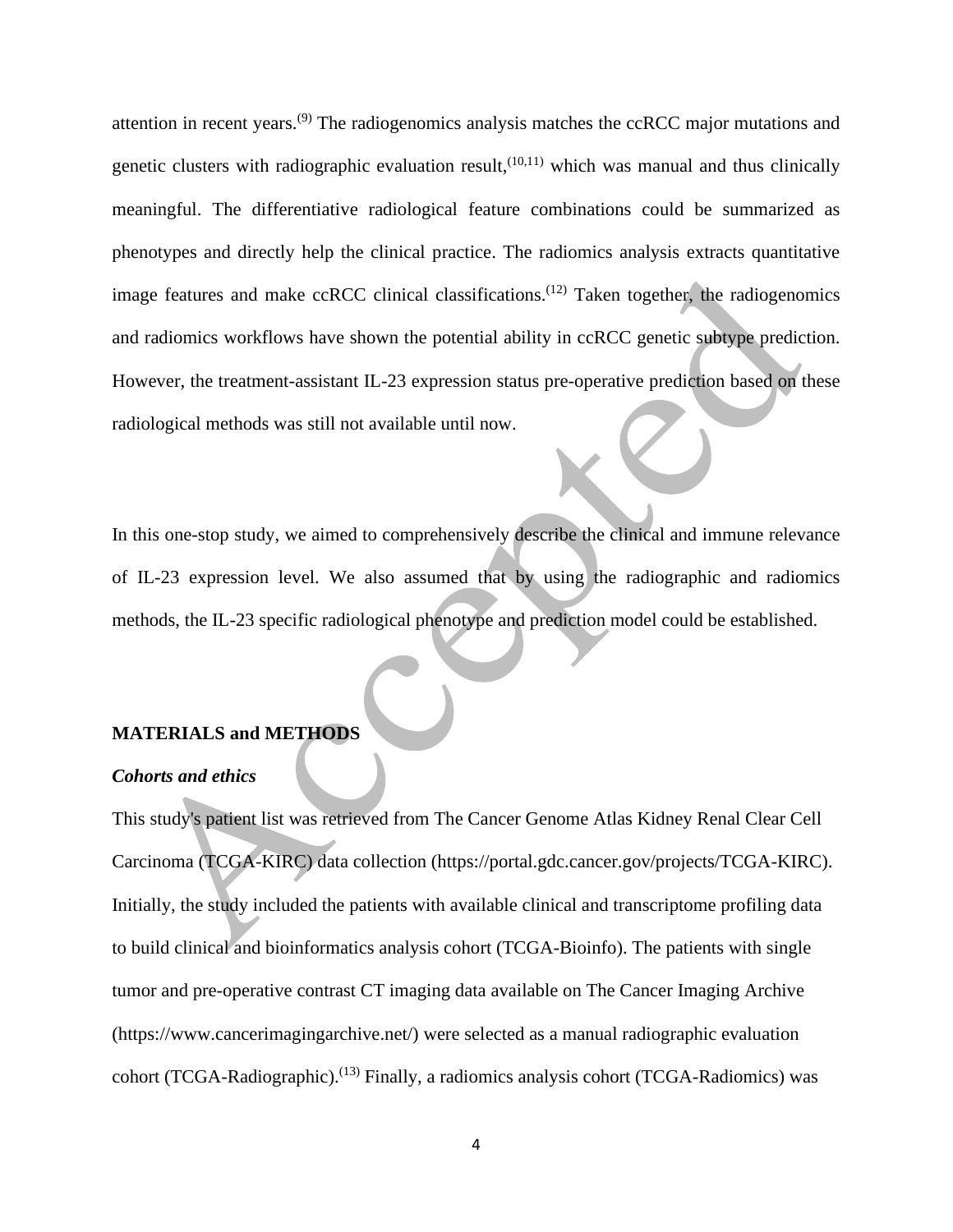subsetted from the TCGA-Radiographic cohort using followed exclusion criteria: 1. The cases with image artifacts. 2. The cases with non-routine CT scan protocols including tube voltage  $>$ 150 kV, slice thickness  $>$  5 mm, and pixel spacing  $>$  1 mm. 3. The images that may cause significant cohort heterogeneity due to phase selection or small center scale. 4. The ccRCC lesion could not be segmented due to uncertain margin. Since all the patients and responsible clinical, radiological, genetic data were obtained from the public available and anonymized TCGA database, the informed consent and registration were waived from the institutional review board.

## *IL-23 group clinical and transcriptome bioinformatics analysis*

#### The RNA-Seq raw count data from the Genomic Data Commons portal

[\(https://portal.gdc.cancer.gov/projects/TCGA-KIRC\)](https://portal.gdc.cancer.gov/projects/TCGA-KIRC) was used to build IL-23 expression level groups (high expression and low expression) by median-based thresholding. In clinical analysis, the overall survival, diagnosis age, histologic grade, American Joint Committee on Cancer Clinical (AJCC) staging result, hemoglobin level, platelet count, calcium level, and white blood cell status were retrieved. The cases without target item data would be removed in particular statistical tests. In bioinformatics analysis, the R package limma (version 3.40.2) with the threshold of adjusted  $P < 0.05$  and the absolute log2(fold change) > 1 was used to perform mRNA differential expression study. The resulted gene list was further annotated with Gene Ontology (GO) and Kyoto Encyclopedia of Genes and Genomes (KEGG), by using the R package ClusterProfiler (version 3.18.0). To explore the impact of IL-23 expression level on immune cell spectrum, the CIBERSORT calculated immune cell percentage data of TCGA cohort were downloaded from http://timer.cistrome.org/. CIBERSORT is a deconvolution method that calculates the cell percentage of interest based on mRNA expression matrix input

5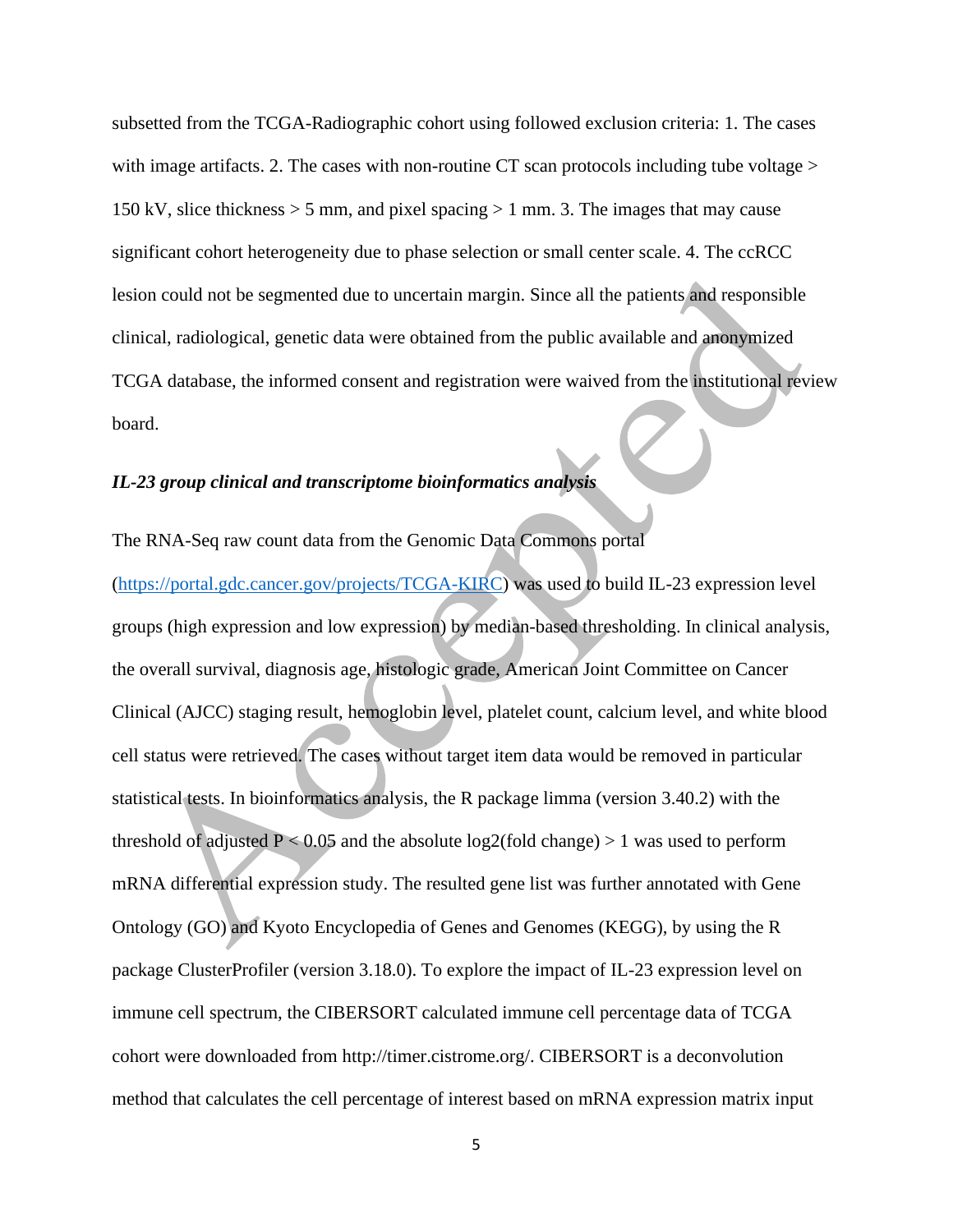based on gene signature. We also compared the reported immune checkpoint-related genes' expression level between IL-23 groups and control tissues. The control tissues include 72 peritumoral samples from TCGA and 89 healthy samples from Genotype-Tissue Expression (GTEx).

#### *CT equipment and protocol*

The study included CT scan images from four American TCGA tissue source sites. The scanner models include the Lightspeed series (GE Healthcare, United States) and the Sensation series (Siemens Healthineers, Germany). The usual scan protocol was as follows: Scan type: Helical;  $kVp = 120$ ; Slice thickness: 2.5 mm. It should be noticed that the the Cancer Imaging Archive (TCIA) images did not contain detailed multiphase imaging protocol information, which was determined by the previous reported cortex and medulla enhancement pattern.<sup>(14)</sup>

#### *Radiographic evaluation*

Two board-certified abdominal radiologists independently evaluated the radiographic features of the TCGA-Radiographic cohort. The evaluation items include lesion side, axial length, margin status (well-defined or ill-defined), signal characteristic (solid or cyst), necrosis status (with or without), calcification status (with or without), and grow pattern (entirely endophytic,  $\langle 50\%$ ) exophytic,  $\geq$  50% exophytic). Two radiologists could voluntarily browse all the available studies while being blind to clinical information. The radiographic evaluation procedure in this study was verified by intraclass correlation index (ICC).

#### *Image pre-processing and Tumor region of interest segmentation*

The 1 mm3 voxel resampling as normalization method and wavelet transformation as image augmentation method was applied. The tumor region of interest (ROI) was primarily segmented by one of the radiologists and revised by another. The radiologists could browse all the available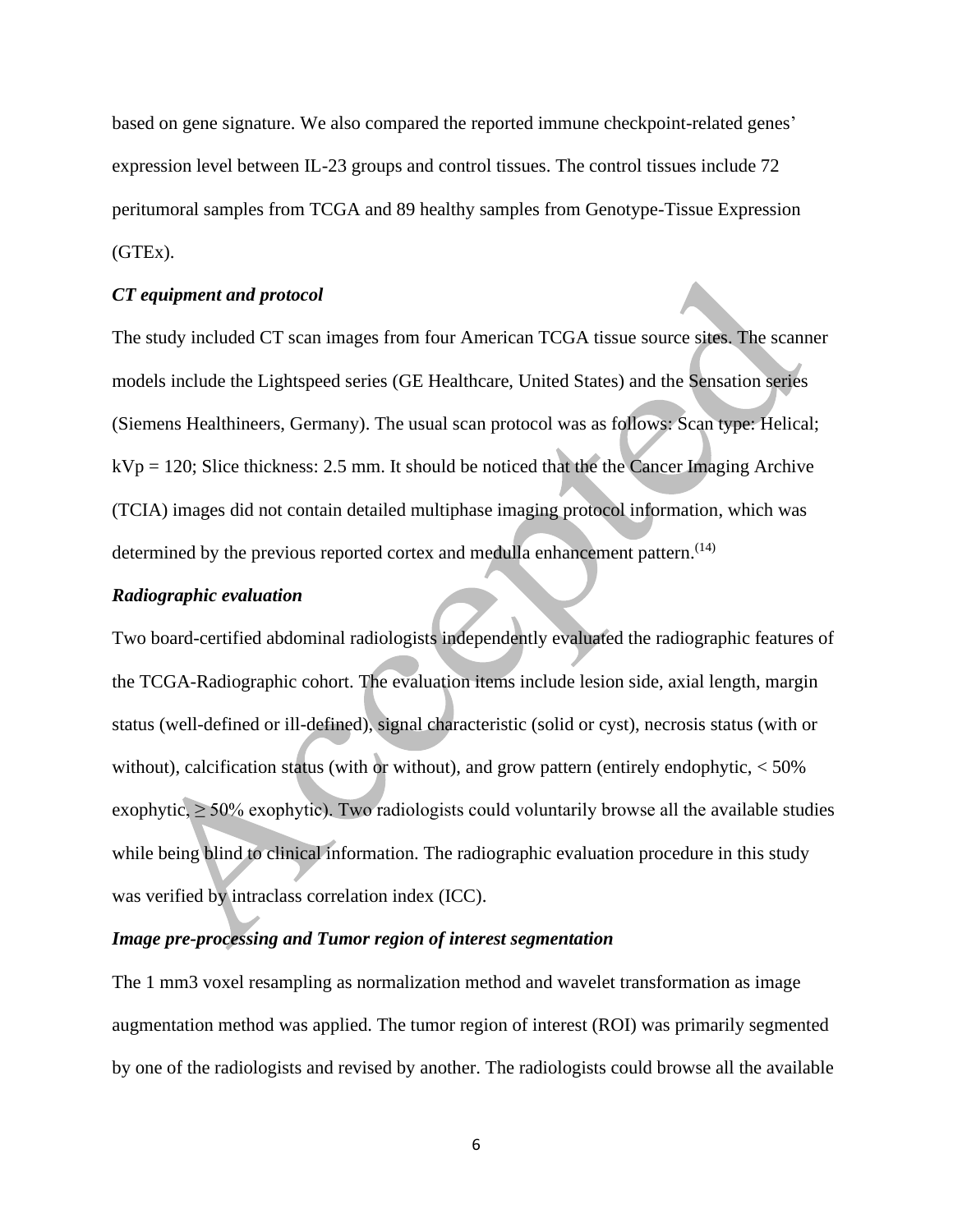pre-operative imaging studies while being blinded to clinical information. If the intersection voxels of original and revised ROI were less than 90% of the original ROI, two radiologists would discuss and decide the final ROI. The intersection voxel calculation was executed by using FMRIB Software Library (version 6.0.1).

#### *Radiomics feature extraction and filtration*

The radiomics features include shape, first order, glcm, gldm, glrlm, glszm, and ngtdm were extracted using Pyradiomics (version 3.0.1, https://github.com/AIM-Harvard/pyradiomics). To reduce the redundancy, highly correlated (spearman  $r > 0.90$ ) and linear combined features were filtrated by using R (version 4.0.3) and R package caret (version 6.0-86, https://cran.rproject.org/web/packages/caret/index.html). (15)

#### *Machine learning model establishment and evaluation*

The study used Orange Data Mining Tool (version 3.27) to execute feature selection and establish the IL-23 status prediction model. The TCGA-radiomics cohort was separated as a training set and validation set in a 10-fold fashion. After the information entropy gain-based feature selection, the classical machine learning algorithms (support vector machine; random forest; k-nearest neighbors; neural network) was used to train the prediction model. The overall AUC, accuracy, sensitivity, and specificity were reported to represent the model performance.

## *Statistics and visualization*

The Kolmogorov-Smirnov test was first performed on continuous variables to confirm normal distribution, and the responsible parametric and non-parametric test was performed. For categorical variables, a chi-squared test and conditional corrections were performed. These statistical analyses were executed by using SPSS (version 22.0). The Spearman correlation test was performed by using R (version 4.0.3). The  $P < 0.05$  was set as statistically significant. For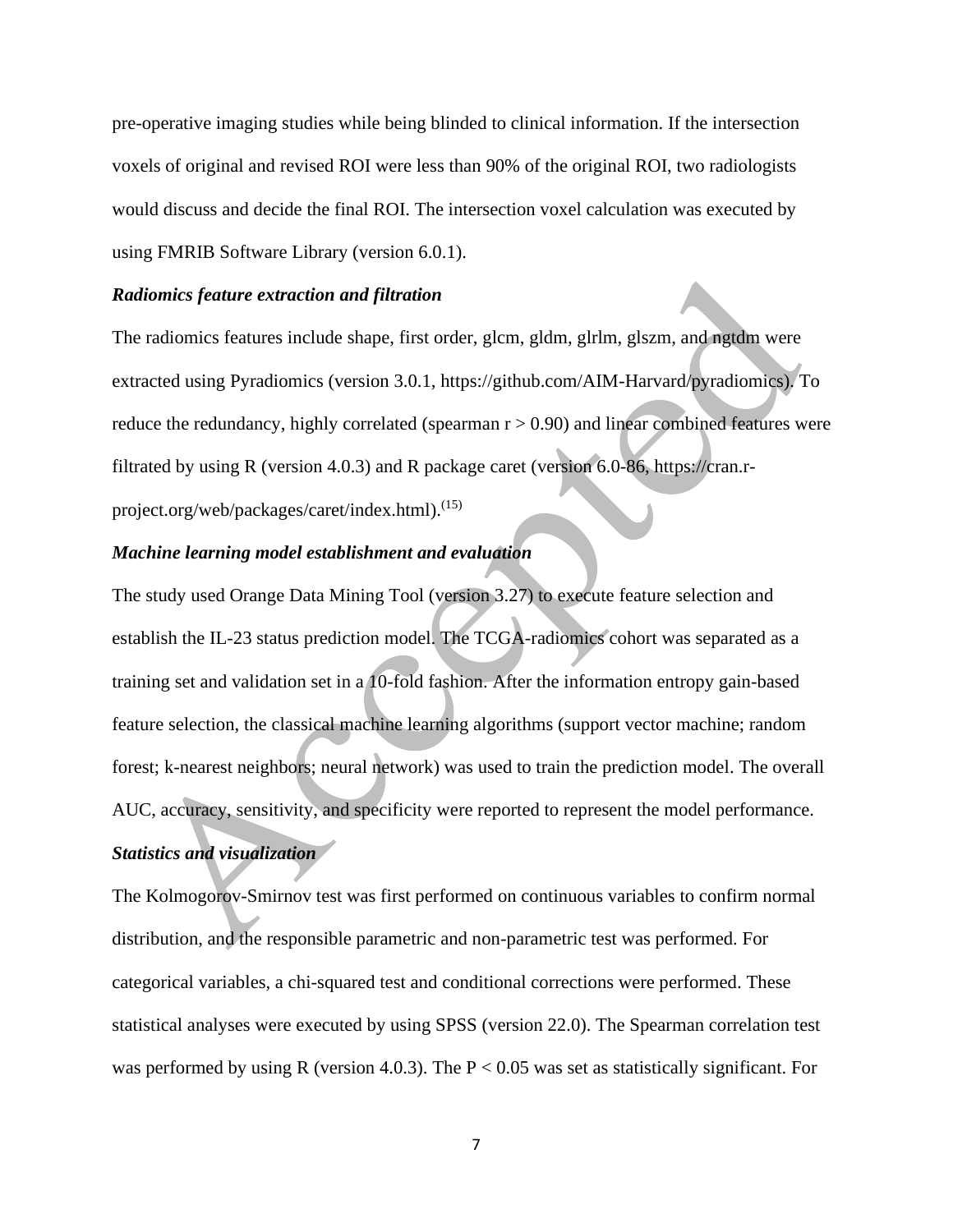Kaplan-Meier survival analysis, R package survival (version 3.2-7, https://cran.rproject.org/web/packages/survival/index.html) and survminer (version 0.4.9). The heatmap, dot plot, half-violin plot, ROC curve, and Venn diagram were plotted via Hiplot (https://hiplot.com.cn/).

#### **RESULTS**

#### Clinical characteristics

The study included 530 ccRCC cases from the TCGA database as TCGA-Bioinfo cohort, in which 130 and 45 cases were selected as TCGA-Radiographic and TCGA-Radiomics cohort. The clinical characteristics of all three cohorts were summarized in Table 1. The distribution of IL-23 expression status, age at diagnosis, histological grade, and AJCC stage between TCGA-Radiographic and TGCA-Radiomics cohort was not significantly different ( $P > 0.05$ ), which supported the consistency of manual and automatic radiological analysis in this study. The histological grade composition was, however, different in all cohorts compare. The benefit of IL-23 low expression was confirmed in survival analysis (*P* < 0.001). A higher-grade preference, worse AJCC stage presentation (except for lymph node stage), and more elevated serum calcium level were observed (see Figure 1) in IL-23 high expression group. The large portion of data point missing for AJCC lymph node staging should be noticed.

#### IL-23 related pathway enrichment analysis

The IL-23 group-related differential expression of mRNAs was visualized as a volcano plot and annotated by GO and KEGG pathway enrichment methods, which were summarized in supplementary file 1. The broad immune cell differentiation, activation, adhesion, and response role of IL-23 in physiological and disease-related conditions could be observed.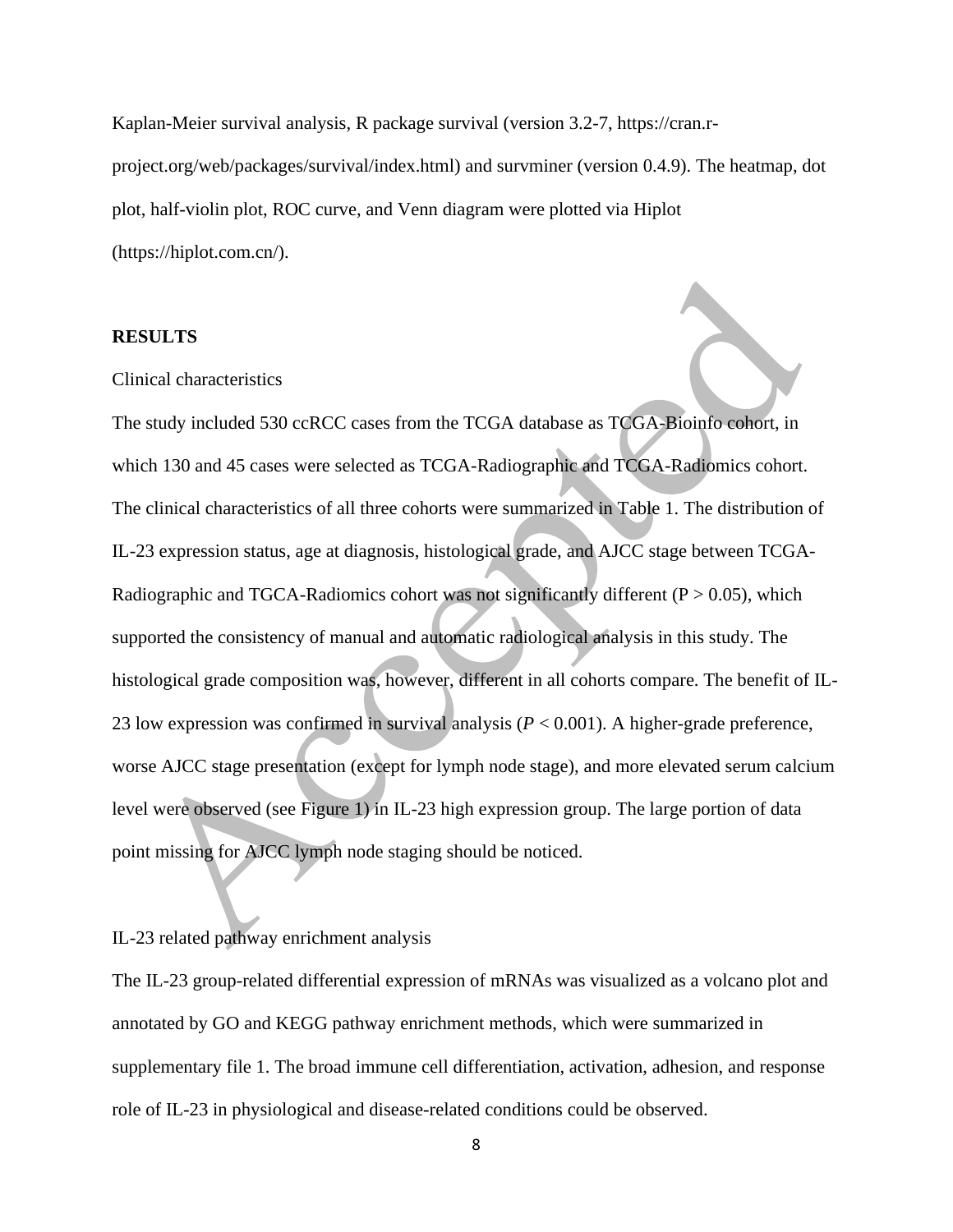Roles of IL-23 in tumor immune microenvironment and response

The CIBERSORT-deconvoluted tumor immune microenvironment composition was plotted in Figure 2. Except for several T lymphocytes, immune cells include monocyte, and mast cell activated, NK cell activated also showed IL-23 consistent clustering tendency ( $P = .00246$ ;  $P = .$ 000578; *P* = .0269). The immune checkpoints related gene expression also showed correlation with ccRCC and IL-23 expression (the results were summarized in supplementary file 1).

#### Radiographic evaluation results

In the TCGA-Radiographic cohort, two radiologists evaluated the pre-operative contrast CT scans from seven aspects: lesion side, axial length, margin, necrosis, signal, calcification, and growing pattern. However, the necrosis evaluation was excluded due to nonideal ICC  $(< 0.8)$ . The axial length was significantly different between IL-23 groups ( $P < 0.001$ , Figure 3). The remaining four radiographic evaluation aspects were shown in supplementary file 1.

### Radiomics analysis and machine learning model training

A total of 851 radiomics features were extracted from pre-operative contrast CT scan images of 45 TCGA-Radiomics ccRCC cases. After dimension reduction, 45 radiomics features were kept and plotted in Figure 4A. Since the spearman correlation test still showed considerable redundancy in kept features (summarized in supplementary file 1). The information entropy gain-based feature selection was applied before model training, which was summarized in Table 2. The Random Forest method achieved the best performance with the highest 10-fold crossvalidation AUC of 0.842 (see Figure 4B and Table 3). The model performance information was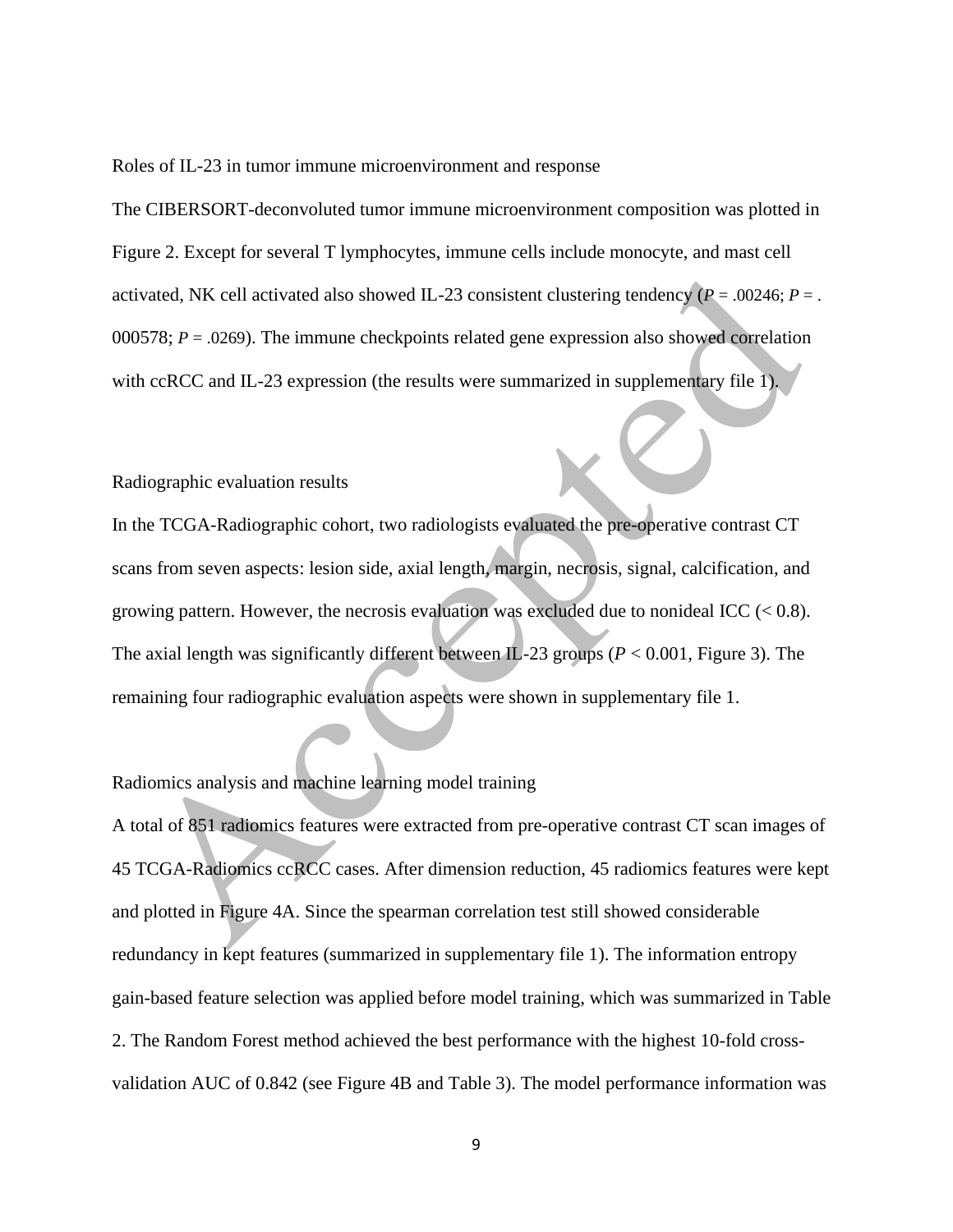summarized in Table 4. The established models have higher prediction ability in recognition of IL-23 high expression cases than low expression cases. The same information entropy gain method was applied to get a grade and survival-related radiomics features to distinguish if such prediction equals grade or survival prediction. The logical relationships between these three groups of features were summarized in supplementary file 1, in which seven radiomics features had prediction ability specific to IL-23 status only. All the generated IL-23 expression status prediction models and study protocols were available upon E-mail request.

#### **DISCUSSION**

Due to the adjuvant therapy insensitivity and supportive tumor pathogenesis findings, the immune therapy of ccRCC has gained significant attention since the last century.<sup>(16)</sup> Marked by introducing interferon-alpha (IFN- $\alpha$ ) and interleukin-2 (IL-2), early-stage immune therapy brought encouraging prognosis improvement while accompanied by non-negligible toxicity. (17,18)To overcome these drawbacks caused by systemic pharmacological reaction, the current ccRCC immune therapy focuses on tumor local immune regulation. The immunecheckpoint inhibitors like PD-1 blocking antibody could normalize T-cell response in anti-tumor activity and has been proved to be effective in  $c\epsilon$ RCC.<sup>(19)</sup>Nevertheless, the regulatory T cells (Tregs) were later found to attenuate such tumor immune response via various mechanisms and became the next barrier.<sup>(20)</sup>In 2018, Fu et al. reported IL-23 secreted by tumor-infiltrating macrophages could activate Tregs and subsequently decrease T-cell mediated tumor cell killing.<sup>(8)</sup>Targeting the IL-23 thus became a promising option in ccRCC immune therapy enhancement. Moreover, the preclinical mouse study proved the role of IL-23 in glioma, lung metastases, and bladder cancer further described the research value of IL-23 in ccRCC. However, a detailed clinical and immune relevance study of IL-23 expression level was still rare.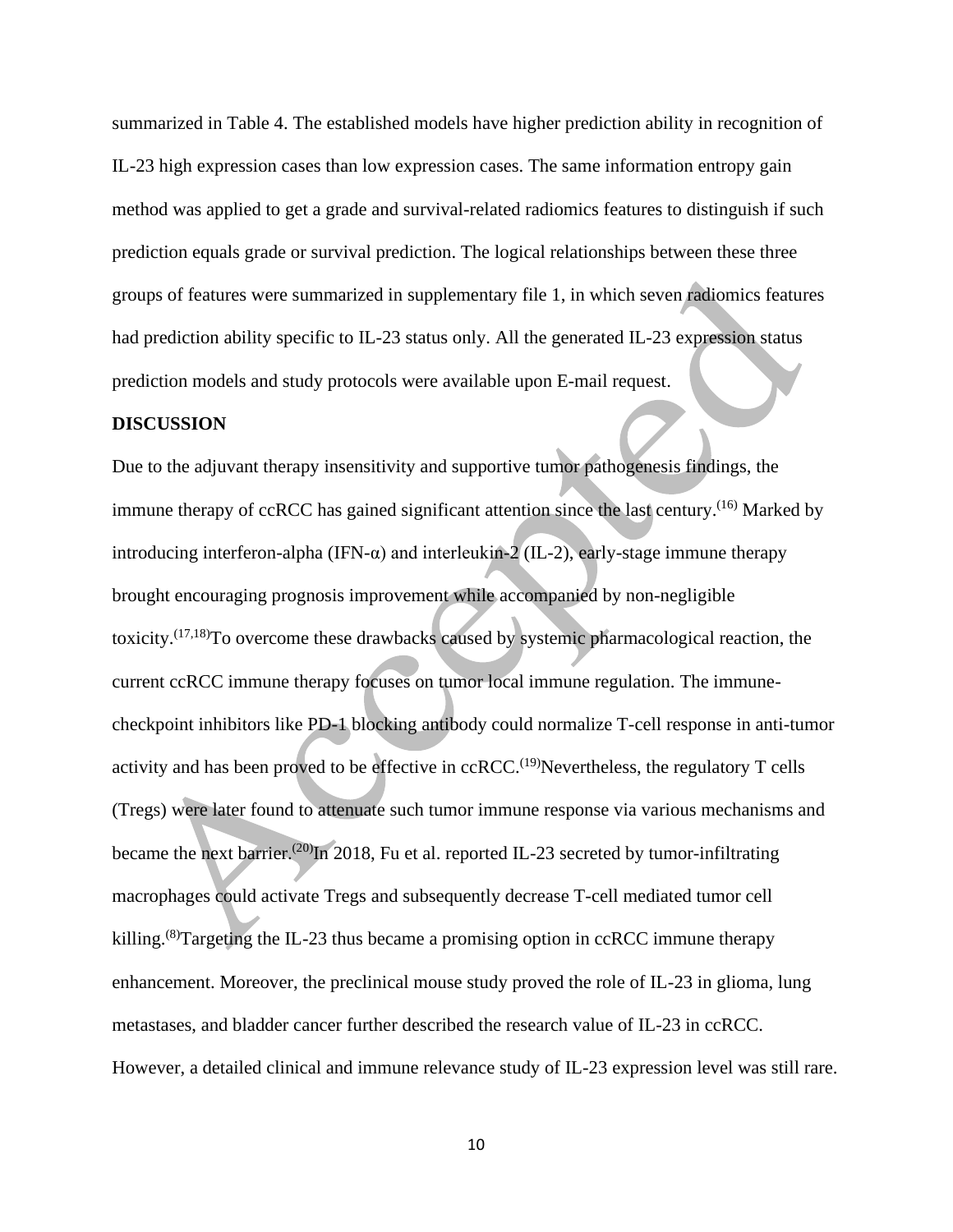The IL-23 specific radiological phenotype was not yet available for targeted screening. Our study re-confirmed the unfavorable survival, grade, and AJCC tumor staging role of the IL-23 high expression group ( $P < 0.001$ ;  $P < 0.001$ ;  $P = .002$ ). We found the AJCC lymph node stage was not significantly different between IL-23 expression groups. The IL-23 high expression group has higher serum calcium level than the low expression group ( $P = .048$ ). In bioinformatics analysis, the IL-23 expression group showed an impact on general immune cell function alteration. The monocyte and mast cell activated, NK cell activated showed IL-23 expression group-similar clustering tendency ( $P = .00246$ ;  $P = .000578$ ;  $P = .0269$ ). In radiographic evaluation, the IL-23 high expression group was found to have a larger axial length than the low expression group. In radiomics analysis, we established an IL-23 expression group prediction model based on the pre-operative contrast CT radiomics features. The best 10-fold crossvalidation AUC was 0.842 when using the Random Forest algorithm. The modeling radiomics features were different from survival or grade-prediction needed radiomics features.

The European Association of Urology renal cell cancer guidelines have comprehensively described the clinical decision making based on classical cancer staging tools include age, grade, size, AJCC primary tumor staging, and distant metastasis staging. <sup>(18)</sup>The regional lymph node staging contribution to the clinical decision, however, was not confirmative. The reasons could be the low positive rate and controversial prognosis correlation.<sup>(21)</sup>Our study also noticed a large portion of the cohort did not have lymph node staging information, resulting in an insignificant difference between IL-23 expression groups. Zhi et al. in 2020 reported the Surveillance, Epidemiology, and End Result database ccRCC cohort supported larger sized tumors had higher lymph node metastases risk.<sup>(22)</sup>In our study, we also found a larger axial length in the IL-23 high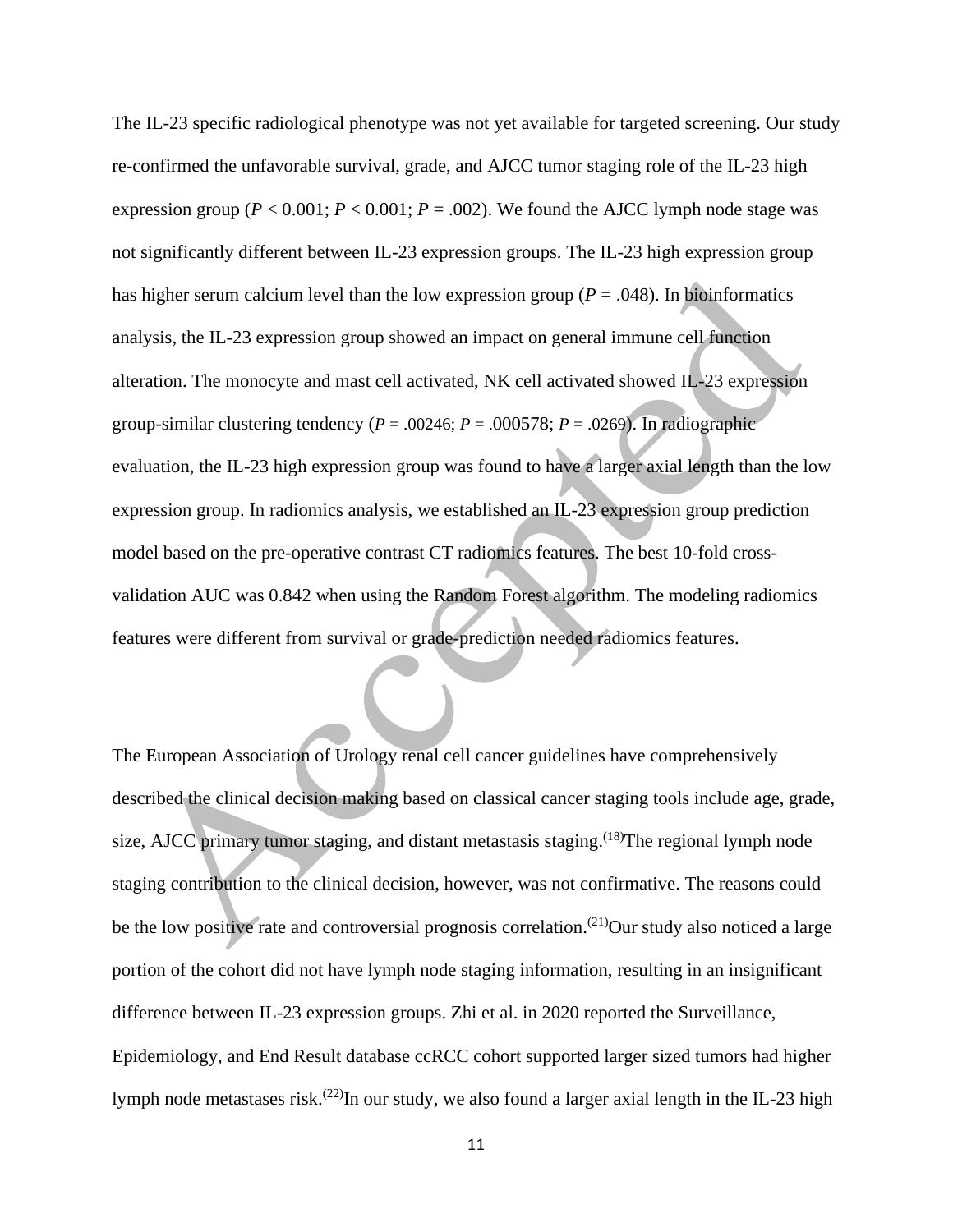expression group. Taken together, this insignificant difference between IL-23 and lymph node status would still need further study with available pathological information to verify. The classical ccRCC outcome-related blood markers include serum lactate dehydrogenase, hemoglobin, serum calcium level, platelets, and neutrophil count.<sup>(23)</sup>Interestingly, all included blood markers except serum calcium level showed an insignificant difference between IL-23 expression groups, which might reflect the unique IL-23 expression-related outcome alteration mechanism. In many bone-related autoimmune diseases include spondyloarthritis and osteoarthritis, the IL-23/17 axis was proven to play the central role as osteogenesis and osteoclastic activity regulator.<sup>(24)</sup>Vitamin D was also found to interact with immune check-point inhibitors in multiple disease.  $(25,26)$ Thus, the IL-23 expression level could theoretically cause the observed serum calcium level change and indirectly resulted in ccRCC immune evasion. Taken together, this clinical evidence found in our study showed the complex role that IL-23 might have in ccRCC.

The immune evasion mechanism of IL-23 reported by Fu et al. in 2018 focused on the T cells and macrophages.<sup>(8)</sup>Nevertheless, other immune cells were not detailed evaluated. Our study found monocyte and NK cell percentages were significantly different between IL-23 expression groups ( $P < 0.05$ ). Consider the known macrophage-differentiation behavior of monocyte and the near gene expression pattern between T cells and NK cells.<sup>(27)</sup>The difference mentioned above could be associated with macrophage's IL-23 production and downstream immune evasion. Our study also showed mast cell percentage was significantly different between IL-23 expression groups. Although mast cells could respond to IL-23 stimulation and exogenously secrete IL-17, the IL-23 related infiltration difference has not been well studied. Nakano et al. in 2007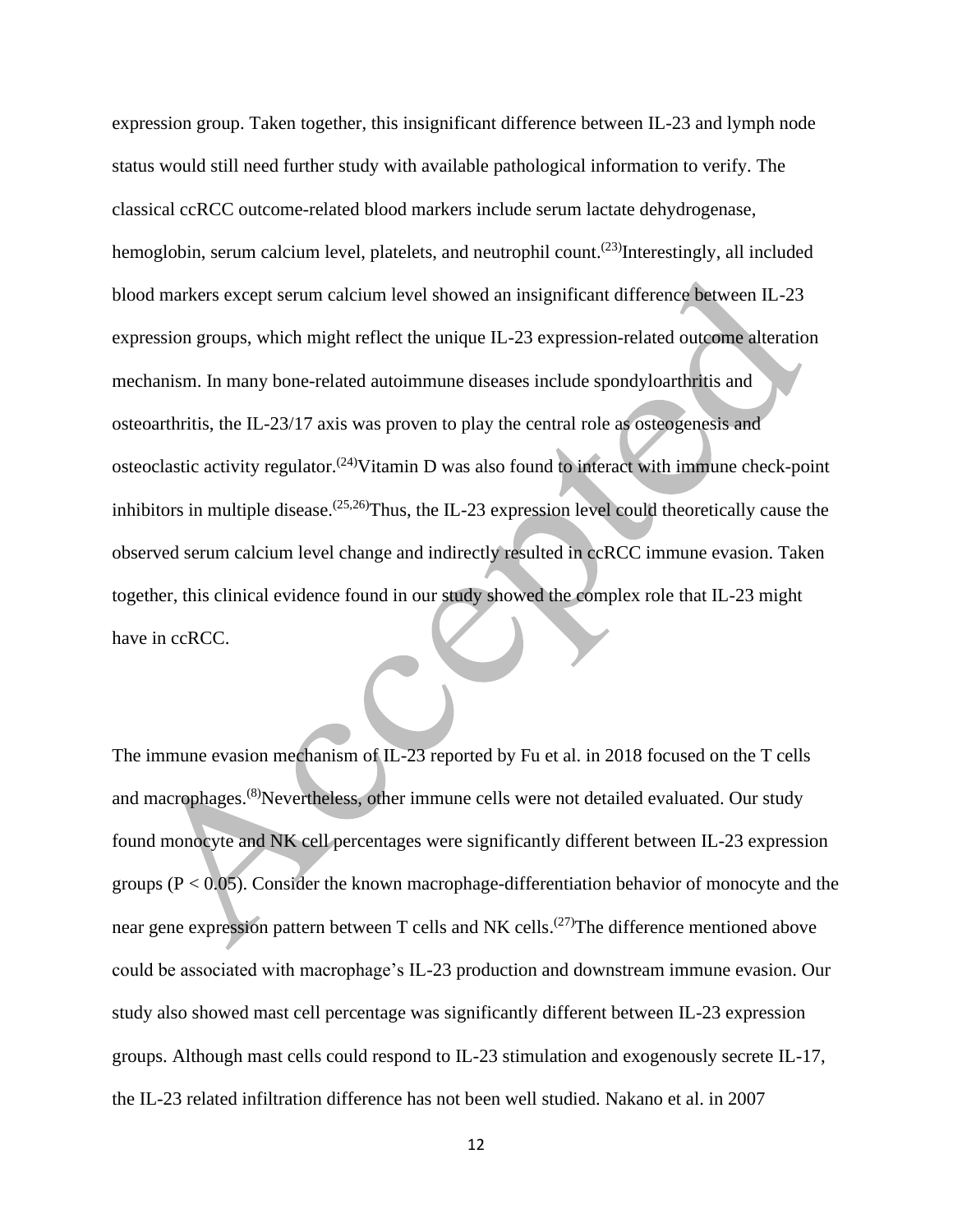described mouse bone marrow–derived mast cells could produce IL-23 subunit, P40 protein.<sup>(28)</sup>However, the mast cell IL-23 production in that study was only partially supported due to the lack of an IL-23 ELISA system. This finding requires further exploration study. We also evaluated eight related transcripts. The general higher transcript expression confirmed the immunosuppressive role of IL-23.

The tumor treatment-naïve imaging scan has been recognized as a data bridge that connects the genetic background and clinical manifestations. Shinagare et al. in 2015 matched the preoperative imaging radiological characteristics with ccRCC major mutations.<sup>(29)</sup>The results suggested tumor margin, calcification, growing pattern were related to BAP1 and MUC4 mutations, which showed the feasibility of image-gene analysis. Karlo et al. in 2014 reported CT radiographic features included tumor margin, nodular enhancement, vascularity appearance, renal vein invasion, and cystic tumor could help differentiate ccRCC mutation status.<sup>(11)</sup>In our study, the axial length was the only significant radiographic feature between IL-23 expression groups. Kocak et al. in 2019 reported the PBRM1 mutation status of ccRCC could be predicted via a machine learning-based radiomics model.<sup>(30)</sup>Our study also established IL-23 expression group prediction models based on radiomics features. The model used random forest achieved the highest 10-fold cross-verification AUC of 0.842. Seven of predictive radiomics features only worked for IL-23 expression prediction without grade or OS relation, which indicated the unique texture influence caused by IL-23 expression.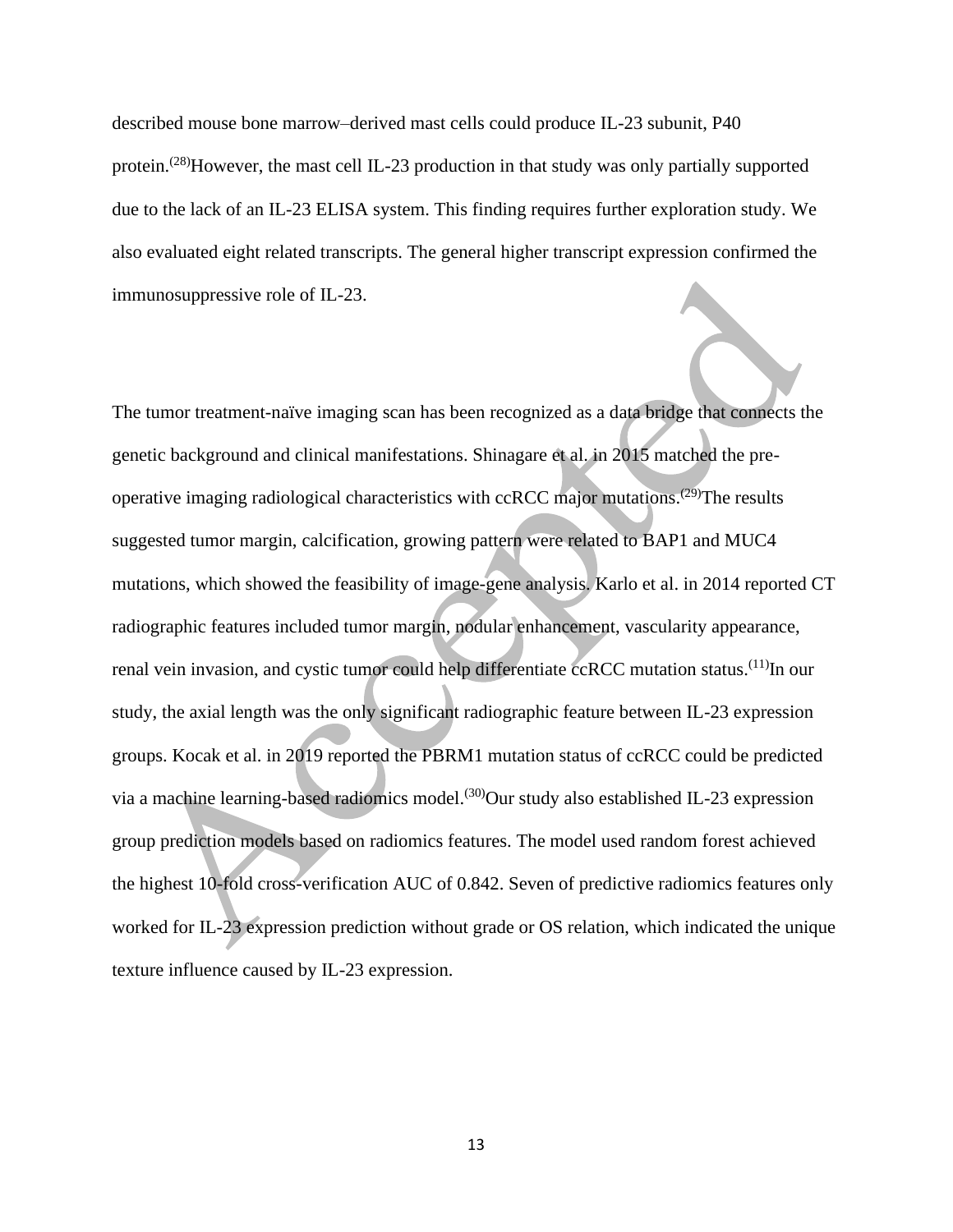This study has several limitations. First, the TCGA cohort was retrospectively collected. Second, the study scale was limited due to the transcriptome profiling and pre-operative CT scan imaging data availability. However, consider the scarcity of imaging-sequencing paired data, this limitation was understandable. Third, the IL-23 radiological phenotype obtained in this study could be non-specific due to confounding factors like grade and survival group. However, as we have mentioned above, the predictive radiomics features of the IL-23 group were not perfectly overlapped with the grade or survival group. We also noticed the clinical characteristic analysis of included TCGA ccRCC cases could still be improved by joining of more local-center and other renal cancer data. Indeed, a further prospective, multicenter, multimodal study was expected to verify and explore more about the IL-23 related radiological phenotype.

#### **CONCLUSION**

Our study confirmed the role of IL-23 as a prognosis and immune microenvironment-related factor. The IL-23 high expression ccRCCs were radiologically characterized by larger axial length on preoperative contrast CT scan. The radiomics machine learning model could predict the IL-23 expression group and help pre-operative targeted examination.

#### **ACKNOWLEDGEMENT**

The results here are part based upon data generated by the TCGA Research Network: [http://cancergenome.nih.gov/.](http://cancergenome.nih.gov/)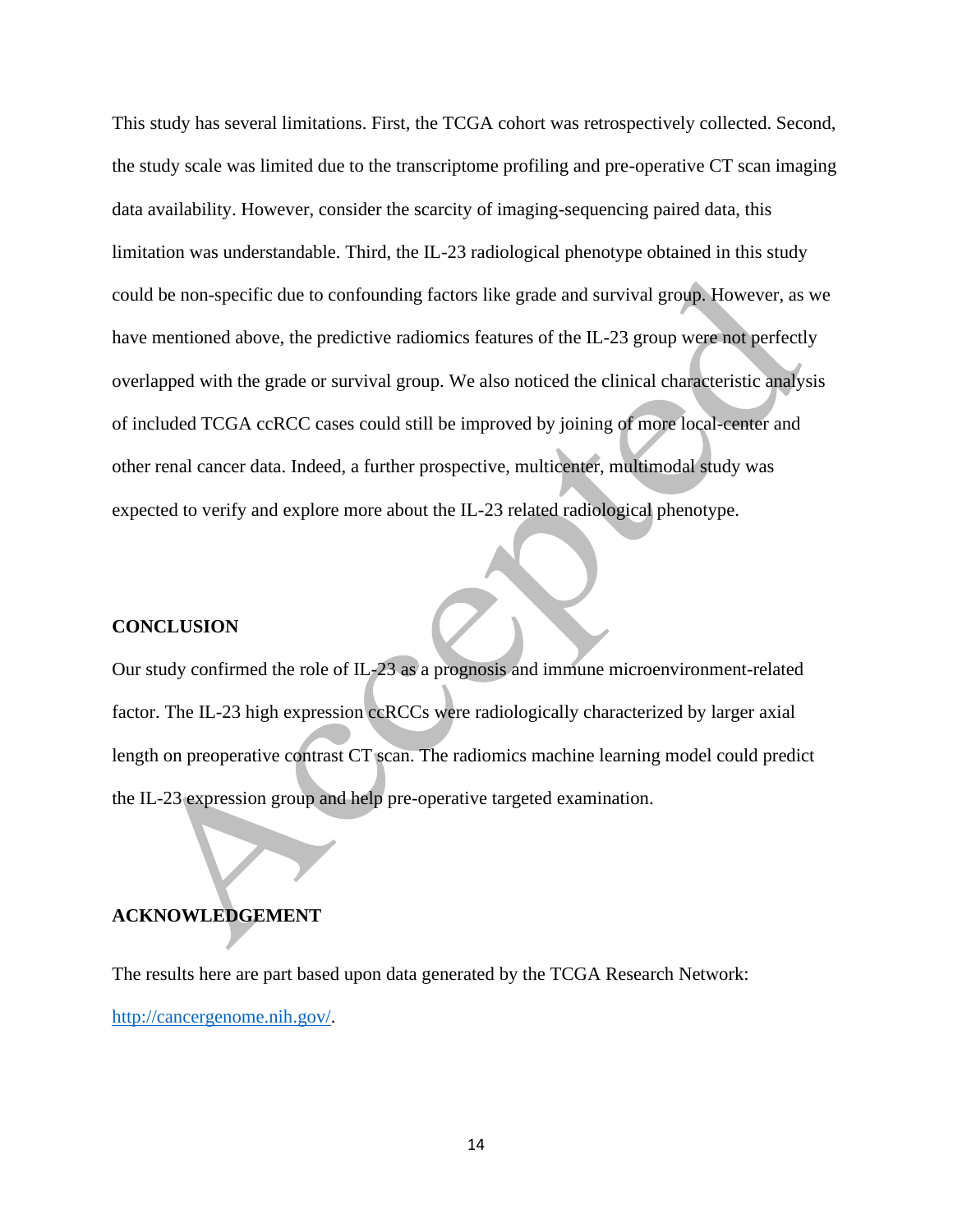## **CONFLICT OF INTEREST**

The authors report no conflict of interest.

15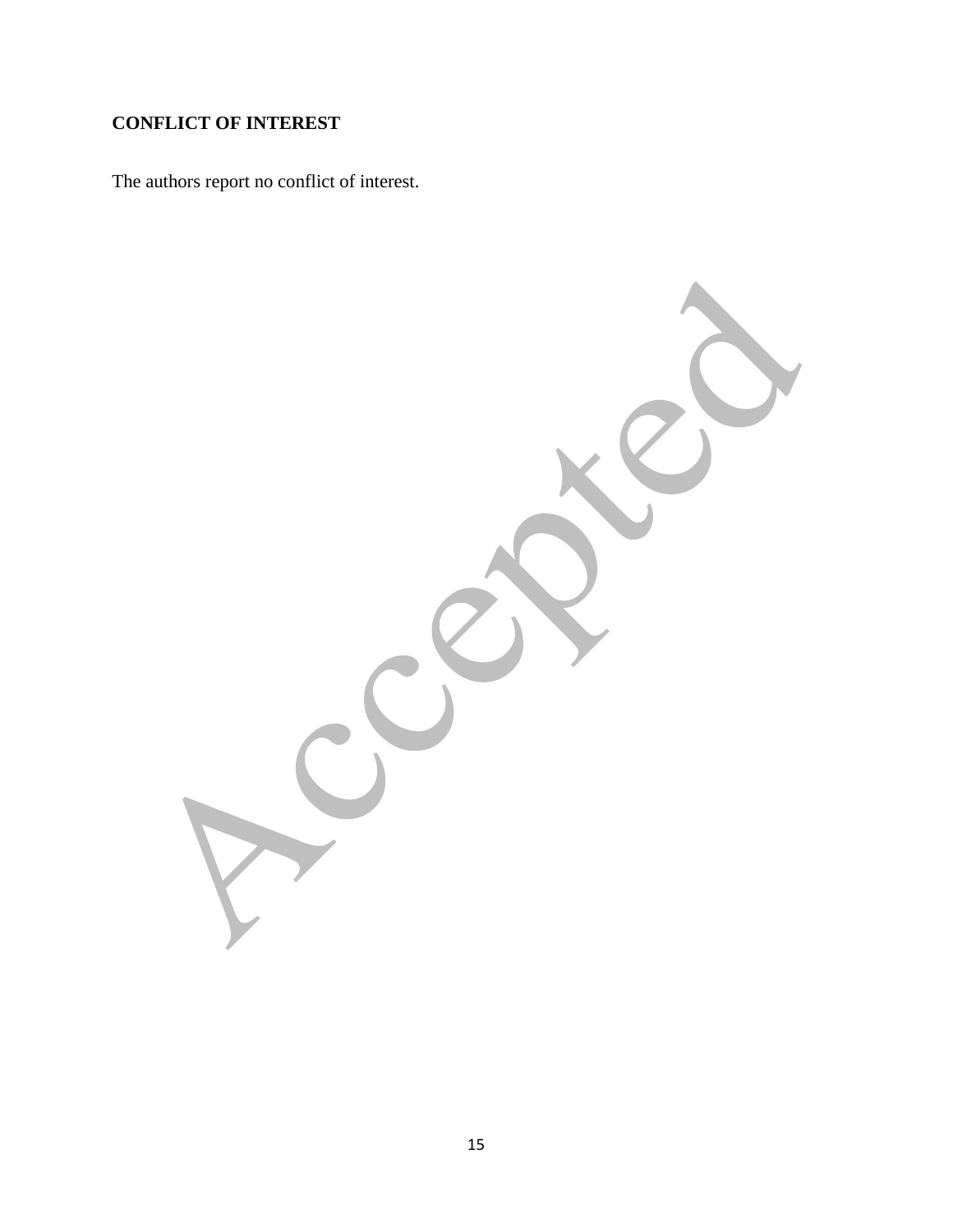## **REFERENCE**

- 1. Bray F, Ferlay J, Soerjomataram I, Siegel RL, Torre LA, Jemal A. Global cancer statistics 2018: GLOBOCAN estimates of incidence and mortality worldwide for 36 cancers in 185 countries. CA Cancer J Clin. 2018;68:394-424.
- 2. Motzer RJ, Hutson TE, Tomczak P, et al. Overall survival and updated results for sunitinib compared with interferon alfa in patients with metastatic renal cell carcinoma. J Clin Oncol. 2009;27:3584.
- 3. Motzer RJ, Escudier B, McDermott DF, et al. Nivolumab versus everolimus in advanced renal-cell carcinoma. N Engl J Med. 2015;373:1803-13.
- 4. Rini BI, Plimack ER, Stus V, et al. Pembrolizumab plus axitinib versus sunitinib for advanced renal-cell carcinoma. N Engl J Med. 2019;380:1116-27.
- 5. Motzer RJ, Rini BI, McDermott DF, et al. Nivolumab for metastatic renal cell carcinoma: results of a randomized phase II trial. J Clin Oncol. 2015;33:1430.
- 6. McDermott DF, Huseni MA, Atkins MB, et al. Clinical activity and molecular correlates of response to atezolizumab alone or in combination with bevacizumab versus sunitinib in renal cell carcinoma. Nat Med. 2018;24:749-57.
- 7. Gaffen SL, Jain R, Garg AV, Cua DJ. The IL-23–IL-17 immune axis: from mechanisms to therapeutic testing. Nat Rev Immunol. 2014;14:585-600.
- 8. Fu Q, Xu L, Wang Y, et al. Tumor-associated macrophage-derived interleukin-23 interlinks kidney cancer glutamine addiction with immune evasion. Eur Urol. 2019;75:752-63.
- 9. Nie P, Yang G, Wang Z, et al. A CT-based radiomics nomogram for differentiation of renal angiomyolipoma without visible fat from homogeneous clear cell renal cell carcinoma. Eur Radiol. 2020;30:1274-84.
- 10. Jamshidi N, Jonasch E, Zapala M, et al. The radiogenomic risk score: construction of a prognostic quantitative, noninvasive image-based molecular assay for renal cell carcinoma. Radiology. 2015;277:114-23.
- 11. Karlo CA, Di Paolo PL, Chaim J, et al. Radiogenomics of clear cell renal cell carcinoma: associations between CT imaging features and mutations. Radiology. 2014;270:464-71.
- 12. Stanzione A, Ricciardi C, Cuocolo R, et al. MRI radiomics for the prediction of Fuhrman grade in clear cell renal cell carcinoma: A machine learning exploratory study. J Digit Imaging. 2020;33:879-87.
- 13. Clark K, Vendt B, Smith K, et al. The Cancer Imaging Archive (TCIA): maintaining and operating a public information repository. J Digit Imaging. 2013;26:1045-57.
- 14. Cohan RH, Sherman LS, Korobkin M, Bass JC, Francis IR. Renal masses: assessment of corticomedullary-phase and nephrographic-phase CT scans. Radiology. 1995;196:445-51.
- 15. Ihaka R, Gentleman R. R: a language for data analysis and graphics. J Comput Graph Stat. 1996;5:299-314.
- 16. Jonasch E, Walker CL, Rathmell WK. Clear cell renal cell carcinoma ontogeny and mechanisms of lethality. Nat Rev Nephrol. 2020;17:245-61.
- 17. McDermott D, Ghebremichael M, Signoretti S, et al. The high-dose aldesleukin (HD IL-2)"SELECT" trial in patients with metastatic renal cell carcinoma (mRCC). J Clin Oncol. 2010;28:4514.
- 18. Ljungberg B, Bensalah K, Canfield S, et al. EAU guidelines on renal cell carcinoma: 2014 update. Eur Urol. 2015;67:913-24.
- 19. Mazza C, Escudier B, Albiges L. Nivolumab in renal cell carcinoma: latest evidence and clinical potential. Ther Adv Med Oncol. 2017;9:171-81.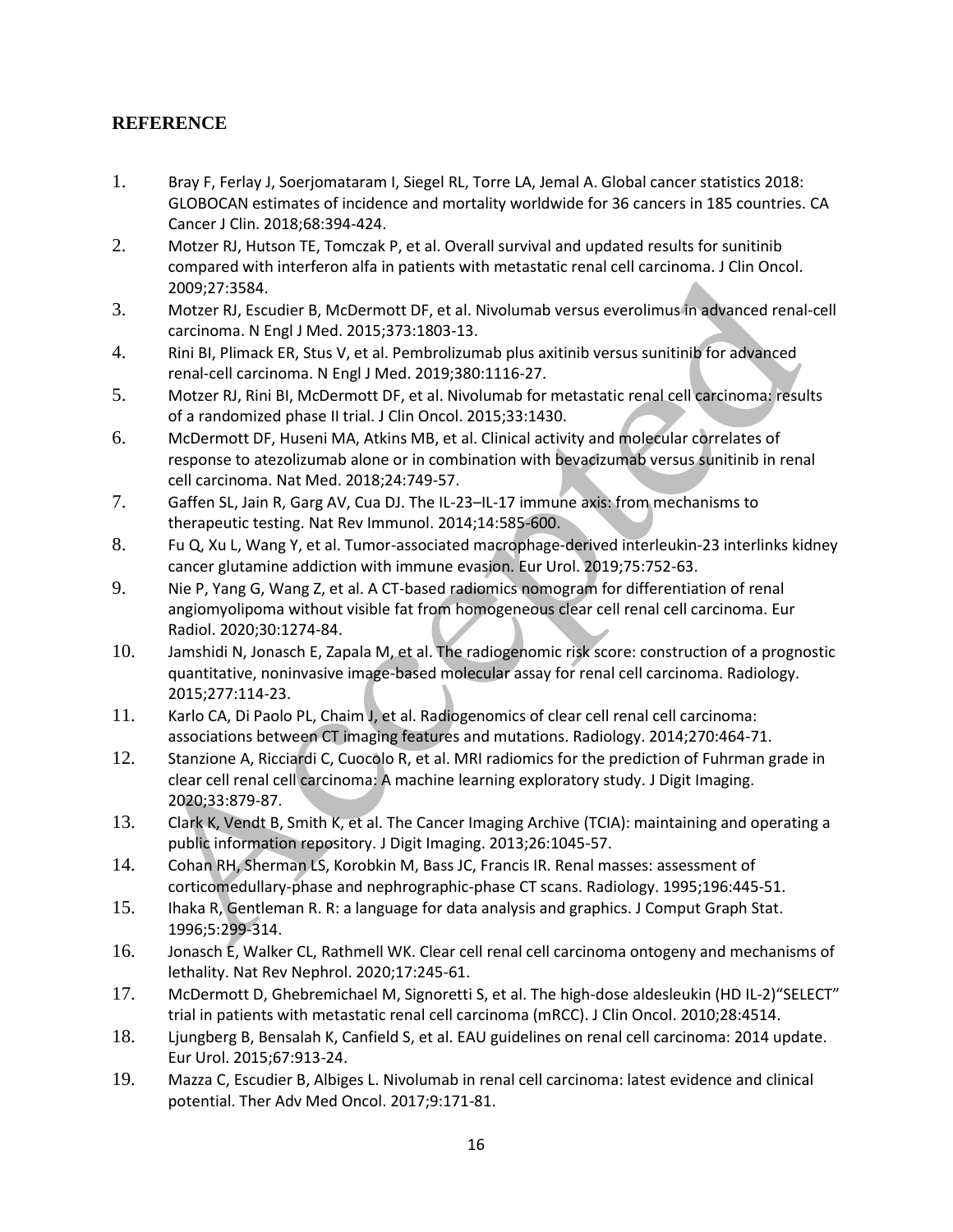- 20. González-Navajas JM, Fan DD, Yang S, et al. The impact of Tregs on the anticancer immunity and the efficacy of immune checkpoint inhibitor therapies. Front Immunol. 2021;12:416.
- 21. Blom JH, van Poppel H, Maréchal JM, et al. Radical nephrectomy with and without lymph-node dissection: final results of European Organization for Research and Treatment of Cancer (EORTC) randomized phase 3 trial 30881. Eur Urol. 2009;55:28-34.
- 22. Zhi Y, Li X, Qi F, Hu X, Xu W. Association of Tumor Size with Risk of Lymph Node Metastasis in Clear Cell Renal Cell Carcinoma: A Population-Based Study. J Oncol. 2020;2020:e8887782.
- 23. Heng DY, Xie W, Regan MM, et al. External validation and comparison with other models of the International Metastatic Renal-Cell Carcinoma Database Consortium prognostic model: a population-based study. Lancet Oncol. 2013;14:141-8.
- 24. Gravallese EM, Schett G. Effects of the IL-23–IL-17 pathway on bone in spondyloarthritis. Nat Rev Rheumatol. 2018;14:631-40.
- 25. Dimitrov V, Bouttier M, Boukhaled G, et al. Hormonal vitamin D up-regulates tissue-specific PD-L1 and PD-L2 surface glycoprotein expression in humans but not mice. J Biol Chem. 2017;292:20657-68.
- 26. Pincikova T, Paquin-Proulx D, Sandberg J, Flodström-Tullberg M, Hjelte L. Vitamin D treatment modulates immune activation in cystic fibrosis. Clin Exp Immunol. 2017;189:359-71.
- 27. Borcherding N, Vishwakarma A, Voigt AP, et al. Mapping the immune environment in clear cell renal carcinoma by single-cell genomics. Commun Biol. 2021;4:1-11.
- 28. Nakano N, Nishiyama C, Kanada S, et al. Involvement of mast cells in IL-12/23 p40 production is essential for survival from polymicrobial infections. Blood. 2007;109:4846-55.
- 29. Shinagare AB, Vikram R, Jaffe C, et al. Radiogenomics of clear cell renal cell carcinoma: Preliminary findings of the cancer genome atlas–renal cell carcinoma (TCGA–RCC) imaging research group. Abdom imaging. 2015;40:1684-92.
- 30. Kocak B, Durmaz ES, Ates E, Ulusan MB. Radiogenomics in clear cell renal cell carcinoma: machine learning–based high-dimensional quantitative CT texture analysis in predicting PBRM1 mutation status. AJR Am J Roentgenol. 2019;212:W55-W63.

Corresponding Author:

Kewei Yang, MD;

Department of Radiology, Ningbo Urology and Nephrology Hospital, Ningbo 315000, China.

Tel: +86 574 55662503, Fax: +86 574 55662999, E-mail: [syzdh\\_keweiyang@hotmail.com](mailto:syzdh_keweiyang@hotmail.com)

#### **Figure legends**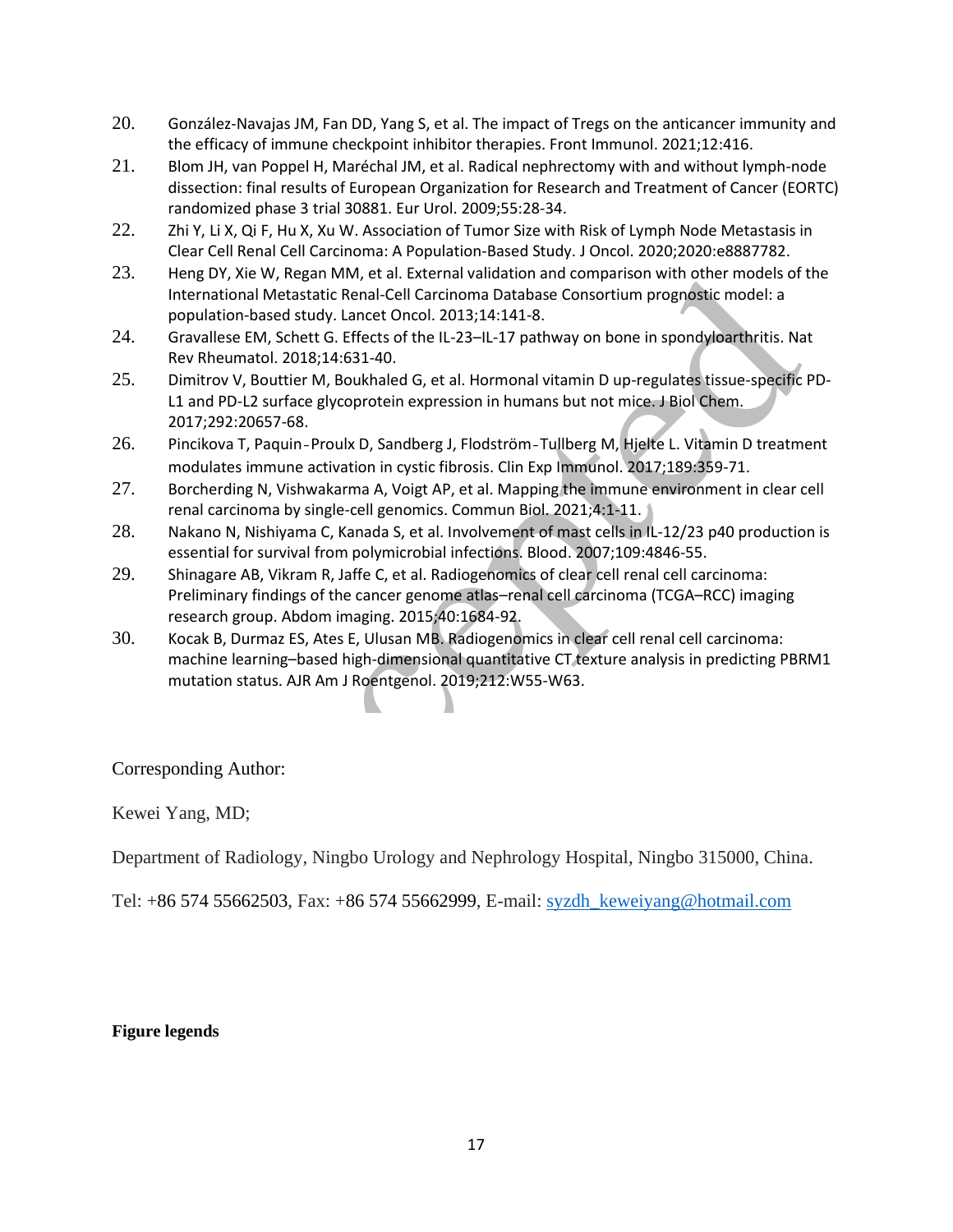

**Clinical characteristics** 

**Figure 1**. The Major clinical characteristics between IL-23 expression groups. Non-sig indicates no

significance.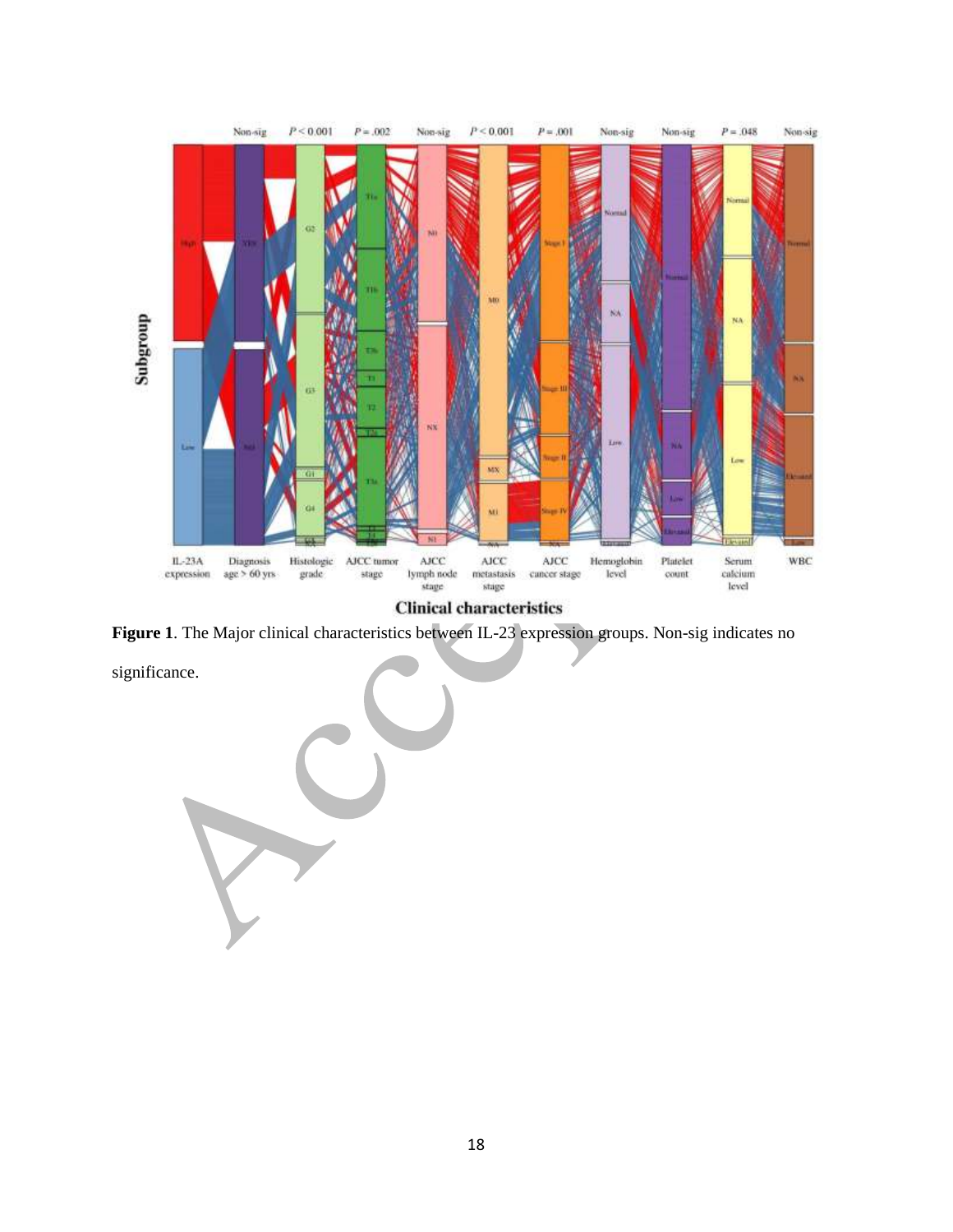

ó

**Figure 2**. The immune cell infiltration status between IL-23 expression groups.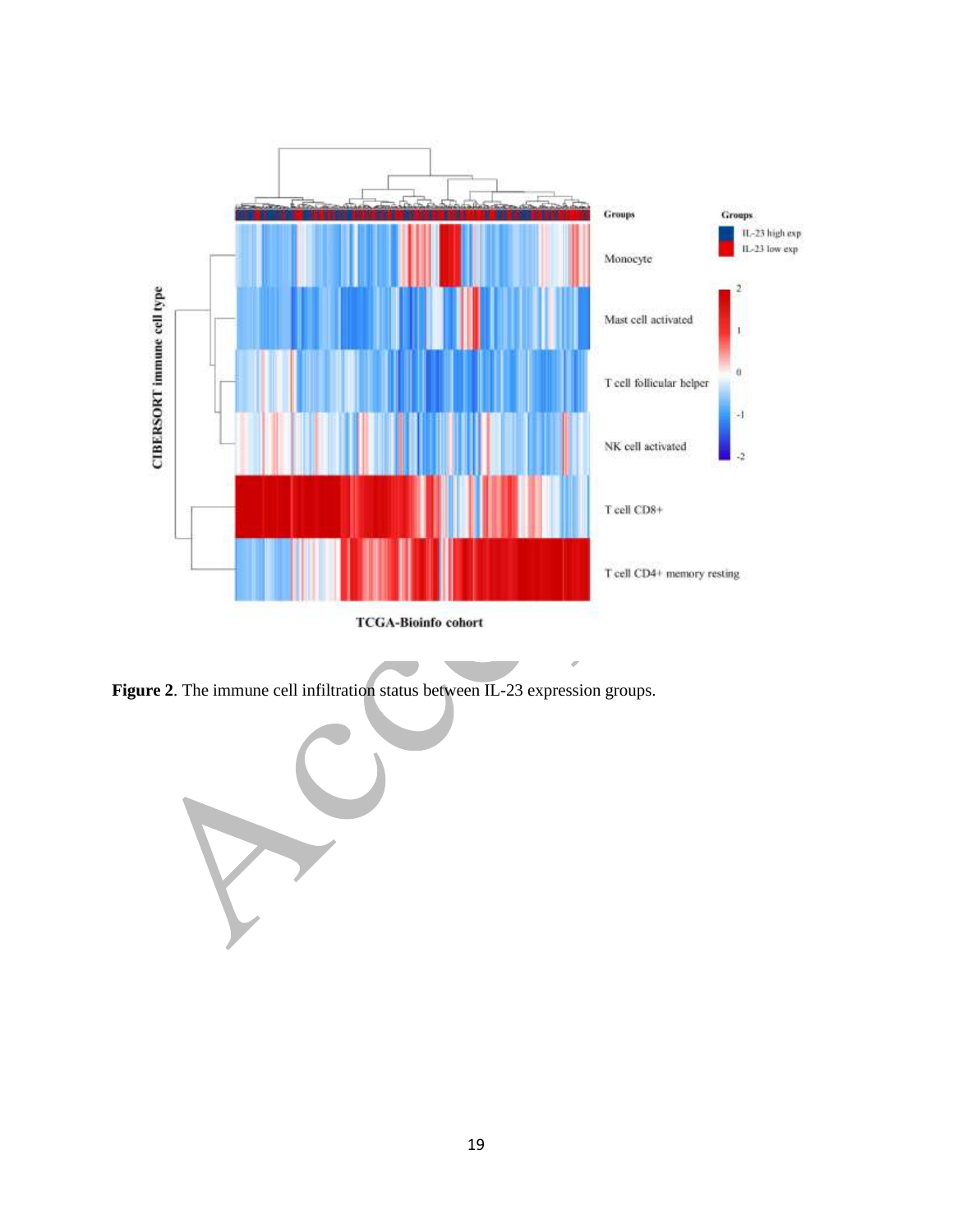

**Figure 3**. The axial length distribution between IL-23 expression groups.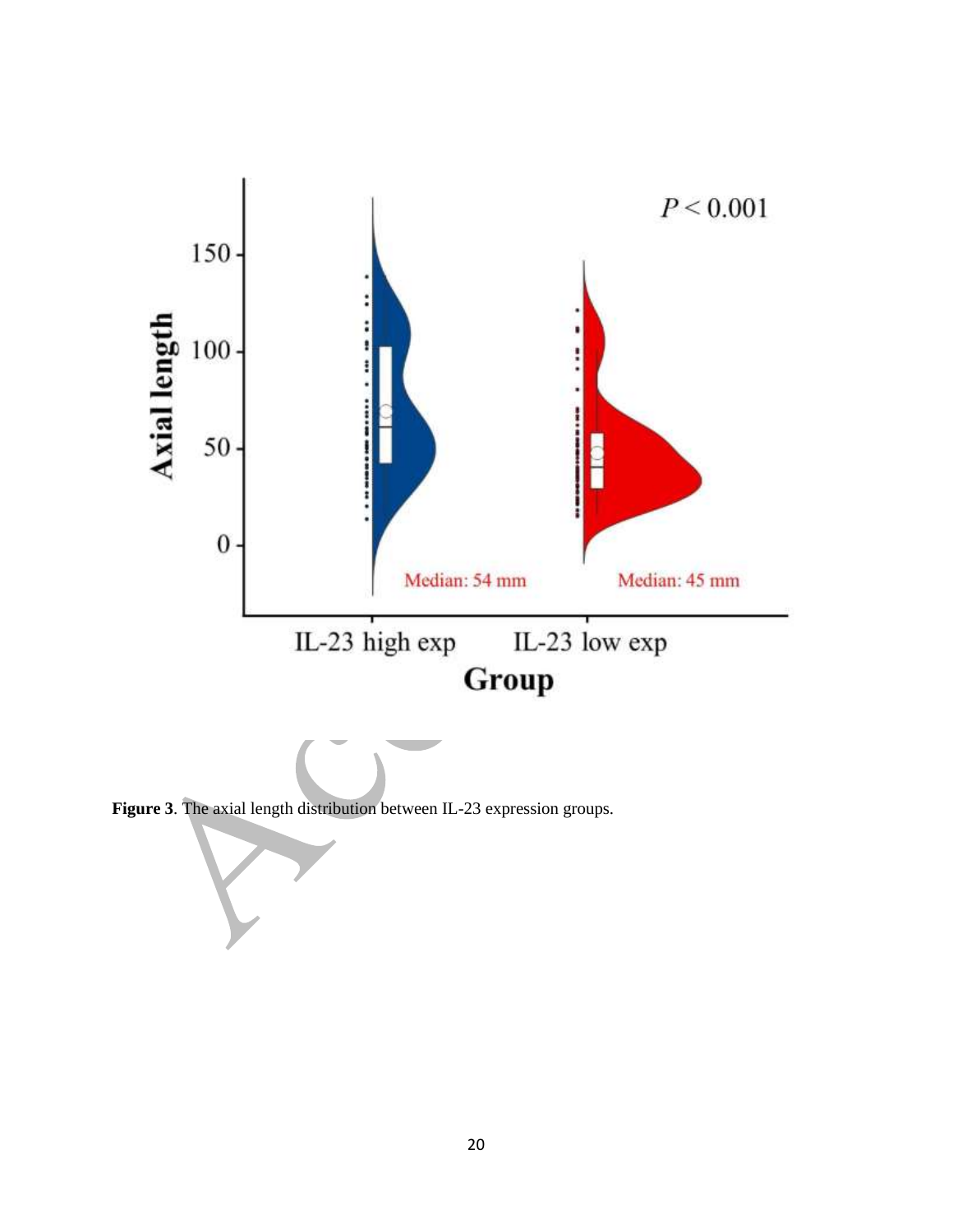

**Figure 4**. (A) The dimension reduced radiomics features of TCGA-Radiomics cohort. (B) The ROC curves of established IL-23 expression status prediction models.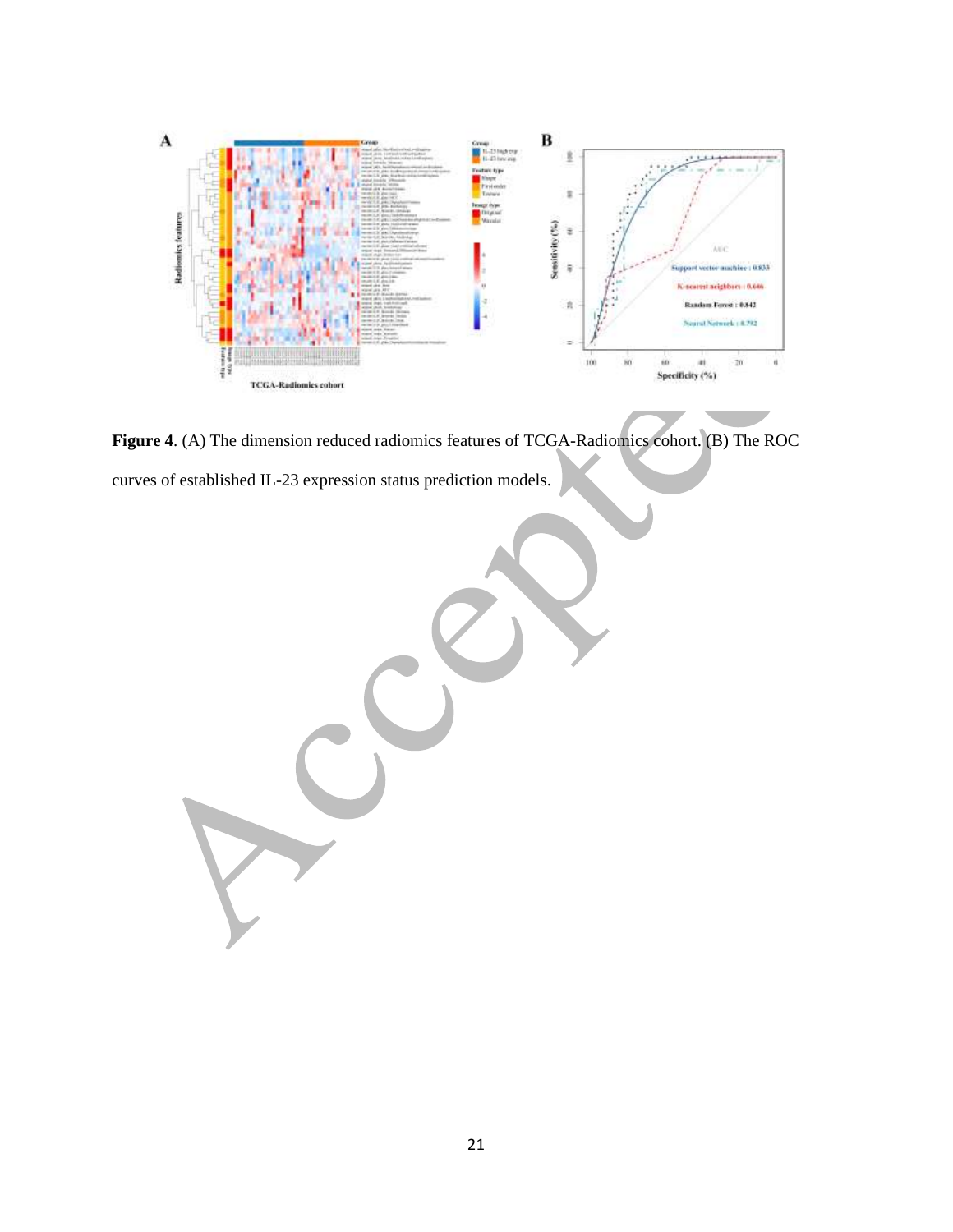| <b>Items</b>                      | TCGA-Bioinfo (n=530)        |                               | <b>TCGA-Radiographic</b><br>$(n=130)$ |                              | <b>TCGA-Radiomics (n=45)</b>  |                           |                         |                                  |  |
|-----------------------------------|-----------------------------|-------------------------------|---------------------------------------|------------------------------|-------------------------------|---------------------------|-------------------------|----------------------------------|--|
|                                   | IL-23 high<br>$exp (n=265)$ | IL-23 low<br>exp<br>$(n=265)$ | IL-23 high<br>exp<br>$(n=60)$         | IL-23 low<br>exp<br>$(n=70)$ | IL-23 high<br>exp<br>$(n=25)$ | IL-23 low exp<br>$(n=20)$ | P-value:<br>all cohorts | P-value:<br>radiological cohorts |  |
| <b>Basic characteristics</b>      |                             |                               |                                       |                              |                               |                           |                         |                                  |  |
| Sex: Female<br>$(\case n)$        | 92                          | 94                            | 25                                    | 17                           | 13                            | 9                         |                         | 0.047                            |  |
| Sex: Male<br>$(\case n)$          | 173                         | 171                           | 35                                    | 53                           | 12                            | 11                        | 0.13                    |                                  |  |
| Age at diagnosis<br>(median; yrs) | 60                          | 61                            | 60                                    | 58                           | 62                            | 58                        | 0.53                    | 0.74                             |  |
| Histologic grade*                 |                             |                               |                                       |                              |                               |                           |                         |                                  |  |
| $I/II$ (case n)                   | 103                         | 138                           | 22                                    | 28                           | 6                             | 6                         | 0.02                    | 0.15                             |  |
| III/IV (case n)                   | 161                         | 120                           | 38                                    | 42                           | 19                            | 14                        |                         |                                  |  |
| AJCC disease stage*               |                             |                               |                                       |                              |                               |                           |                         |                                  |  |
| I (case $n$ )                     | 111                         | 154                           | 23                                    | 43                           | 8                             | 9                         |                         |                                  |  |
| II (case $n$ )                    | 30                          | 27                            | 6                                     | 3                            |                               |                           |                         | 0.26                             |  |
| $III$ (case n)                    | 67                          | 56                            | 18                                    | 19                           | 9                             | 6                         | 0.16                    |                                  |  |
| IV (case $n$ )                    | 55                          | 27                            | 13                                    | 5                            | 7                             | 4                         |                         |                                  |  |

## **Table 1. Cohort clinical characteristics. \*missing data exists**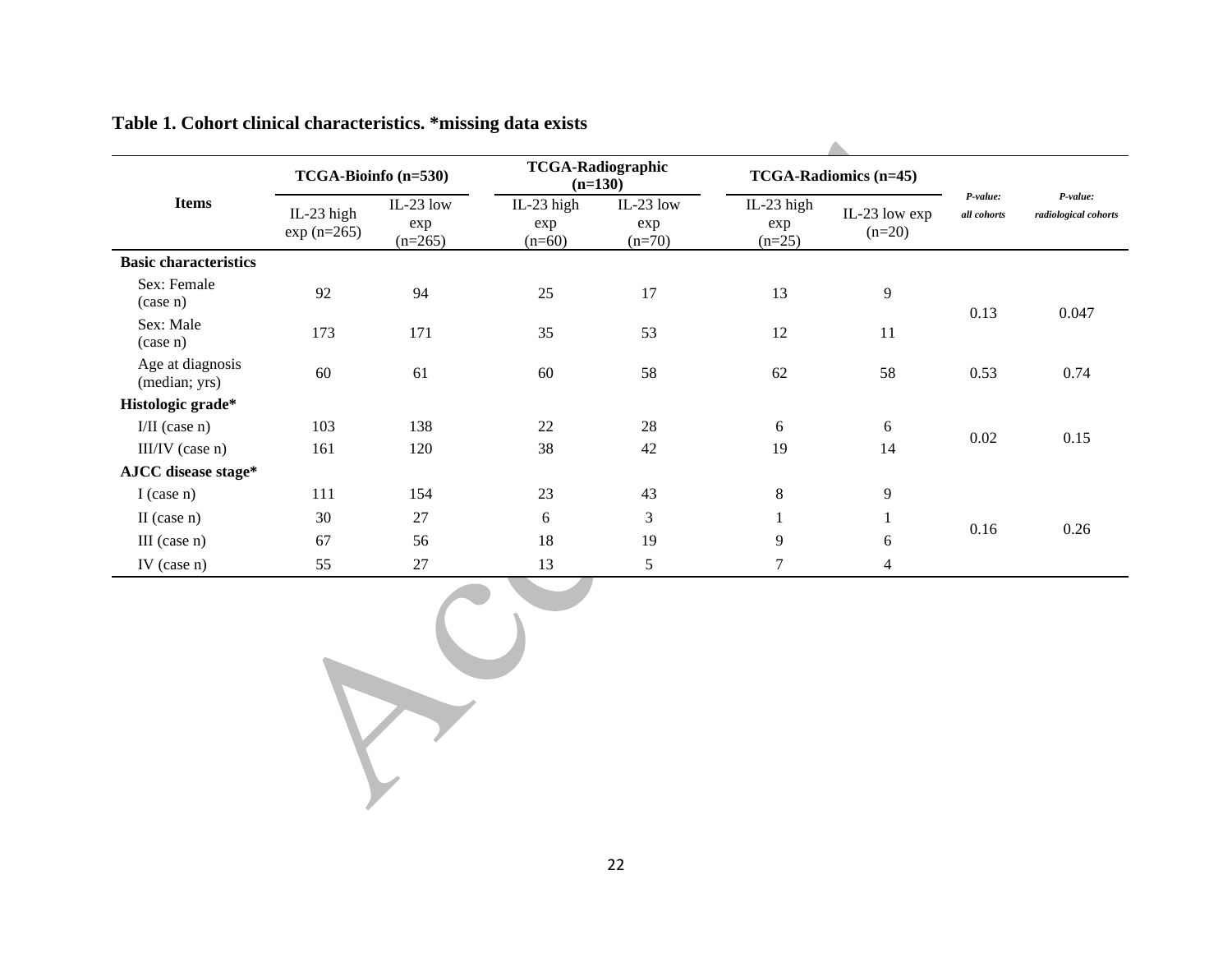| <b>Feature name</b>                    | Rank           | <b>Transformation</b> | <b>Subbands</b>          | <b>Feature category</b> | <b>Information entropy gain</b> |  |
|----------------------------------------|----------------|-----------------------|--------------------------|-------------------------|---------------------------------|--|
| Maximum 2D Diameter Column             | 1              |                       |                          | shape                   | 0.489                           |  |
| Surface Area                           | $\overline{c}$ |                       |                          | shape                   | 0.340                           |  |
| <b>Total Energy</b>                    | 3              | wavelet               | <b>LLH</b>               | first order             | 0.239                           |  |
| Gray Level Non Uniformity              | $\overline{4}$ | wavelet               | <b>LLH</b>               | texture: glszm          | 0.212                           |  |
| Inverse Difference (Normalized)        | 5              | wavelet               | <b>LLH</b>               | texture: glcm           | 0.164                           |  |
| Long Run High Gray Level Emphasis      | 6              |                       |                          | texture: glrlm          | 0.160                           |  |
| Flatness                               | 7              |                       |                          | shape                   | 0.149                           |  |
| Small Area Low Gray Level Emphasis     | $\,8$          |                       |                          | texture: glszm          | 0.141                           |  |
| Sphericity                             | 9              |                       |                          | shape                   | 0.133                           |  |
| Inverse Difference Moment (Normalized) | 10             |                       |                          | texture: glcm           | 0.101                           |  |
| <b>Inverse Variance</b>                | 11             | wavelet               | <b>LLH</b>               | texture: glcm           | 0.100                           |  |
| Low Gray Level Zone Emphasis           | 12             |                       | $\overline{\phantom{a}}$ | texture: glszm          | 0.093                           |  |
|                                        |                |                       |                          |                         |                                 |  |

 $\blacktriangle$ 

## **Table 2. The IL-23 expression status predictive radiomics features**

 $\sum$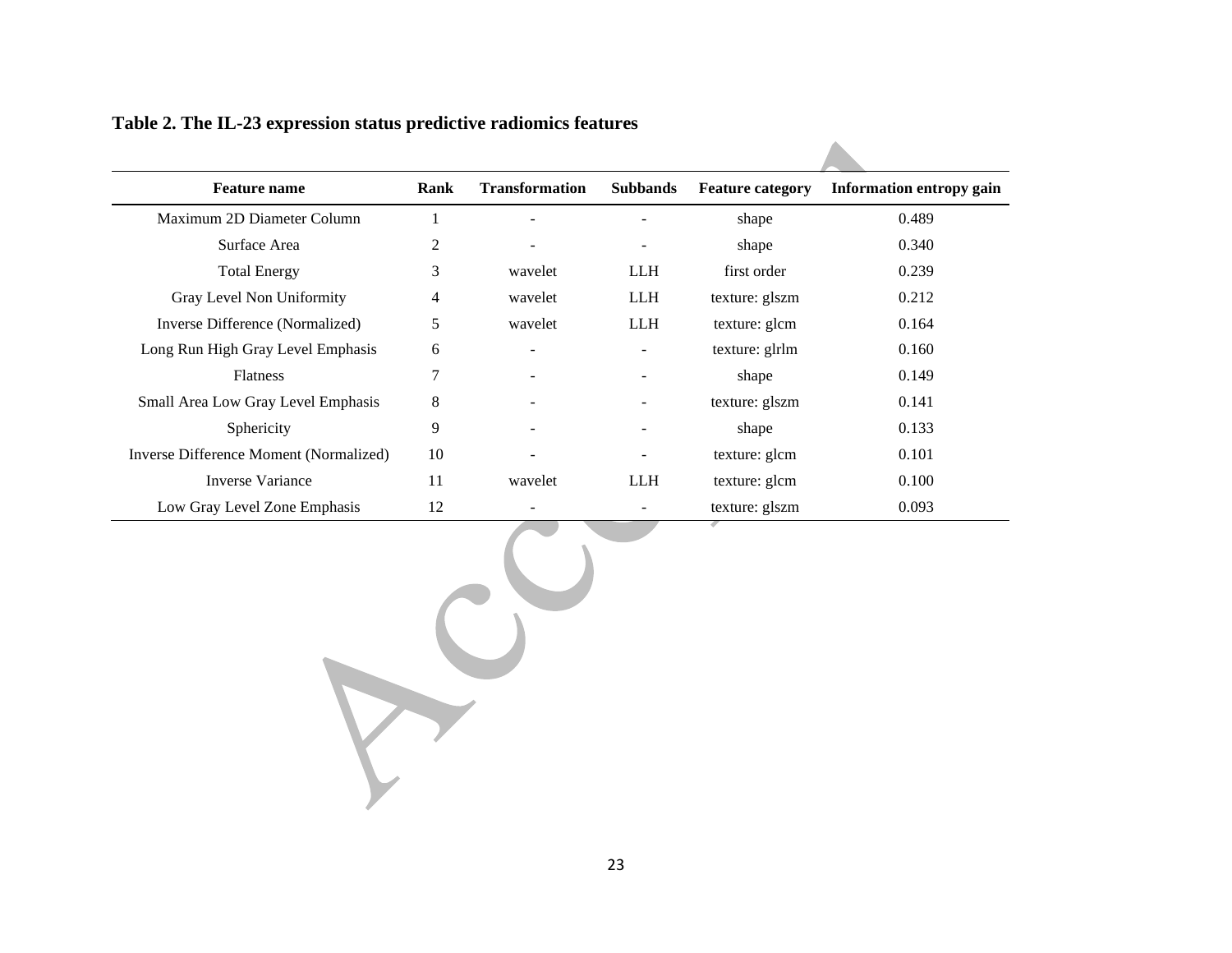| <b>Machine learning</b>                          | <b>Actual IL-23 group</b> |                 |            |
|--------------------------------------------------|---------------------------|-----------------|------------|
| algorithm                                        | high $exp(n=25)$          | low $exp(n=20)$ | <b>Sum</b> |
| Random forest<br>IL-23 group prediction          |                           |                 |            |
| High exp                                         | 21                        | $6\,$           | 27         |
| Low exp                                          | $\overline{4}$            | 14              | $18\,$     |
| Support vector machine<br>IL-23 group prediction |                           |                 |            |
| High exp                                         | $20\,$                    | $6\,$           | $26\,$     |
| Low exp                                          | 5                         | 14              | 19         |
| K-nearest neighbors<br>IL-23 group prediction    |                           |                 |            |
| High exp                                         | 14                        | $10\,$          | $24\,$     |
| Low exp                                          | 11                        | $10\,$          | 21         |
| Neural network<br>IL-23 group prediction         |                           |                 |            |
| High exp                                         | $20\,$                    | $\mathfrak{S}$  | $25\,$     |
| Low exp                                          | 5                         | 15              | $20\,$     |
|                                                  |                           |                 |            |

**Table 3. The confusion matrix of established machine learning models.**